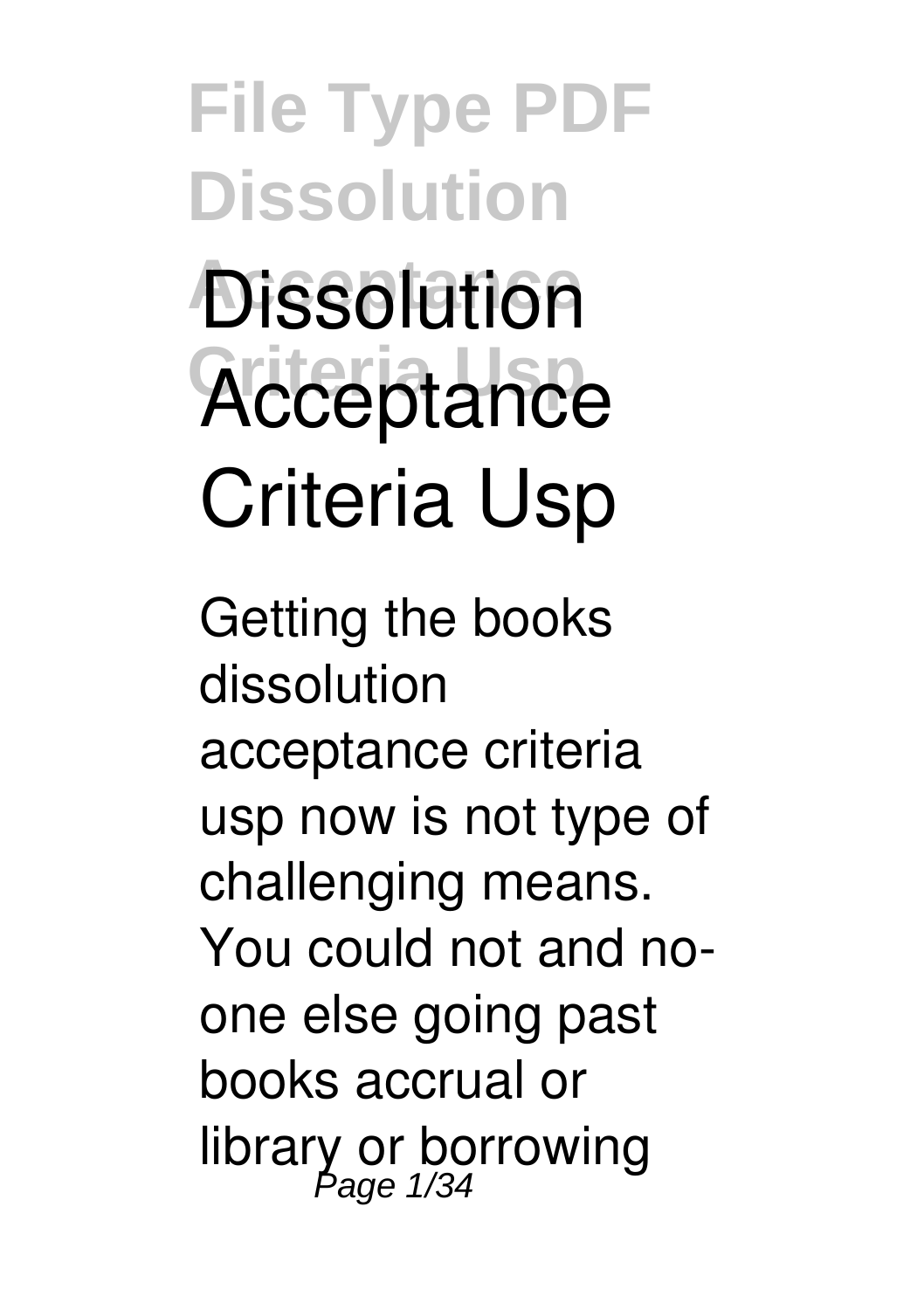from your friends to **approach them. This** is an agreed simple means to specifically acquire lead by online. This online publication dissolution acceptance criteria usp can be one of the options to accompany you considering having other time.

It will not waste your Page 2/34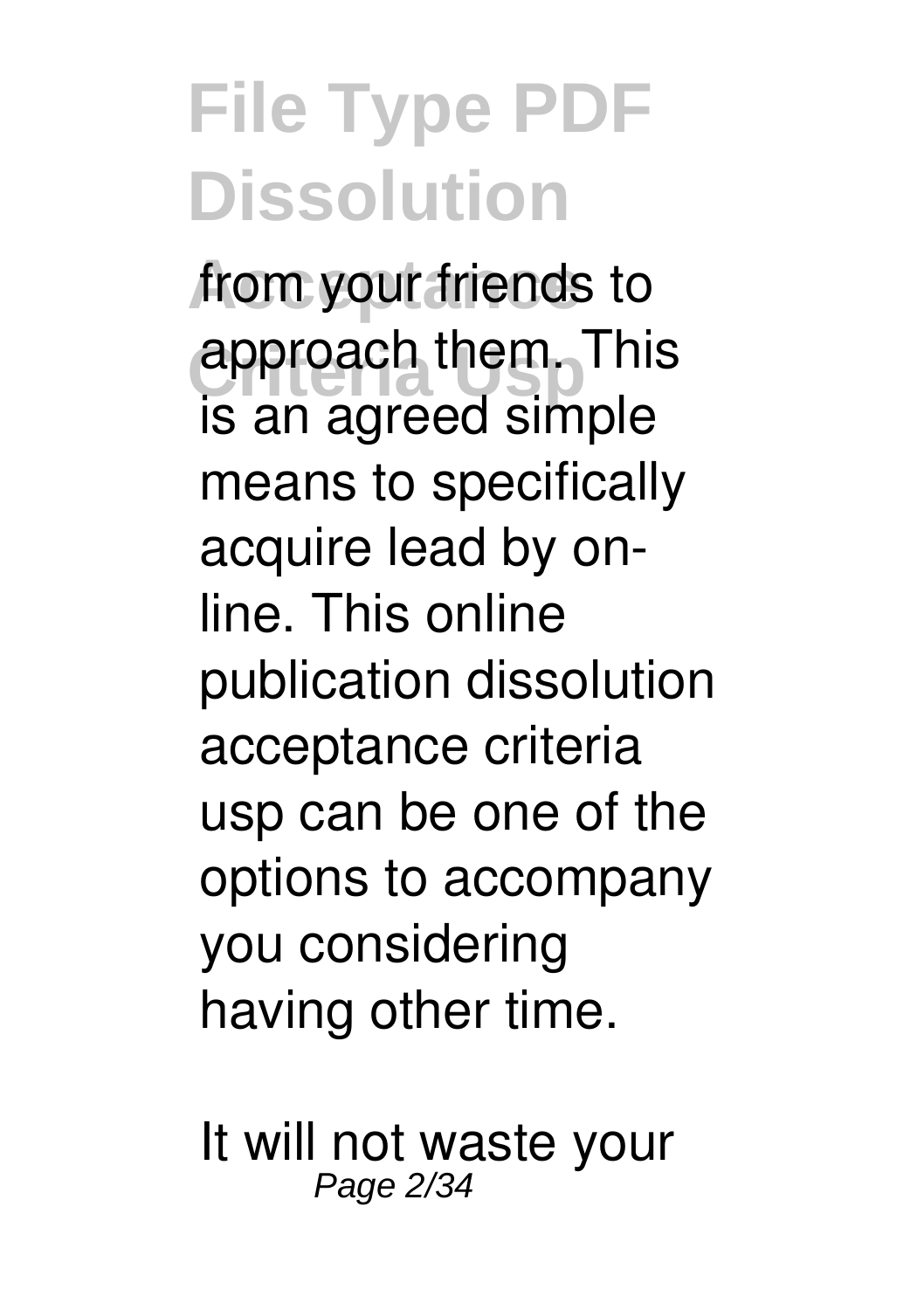time. understand me, the e-book will completely melody you further business to read. Just invest tiny time to gain access to this on-line message **dissolution acceptance criteria usp** as capably as review them wherever you are now.

**Top 20 interview** Page 3/34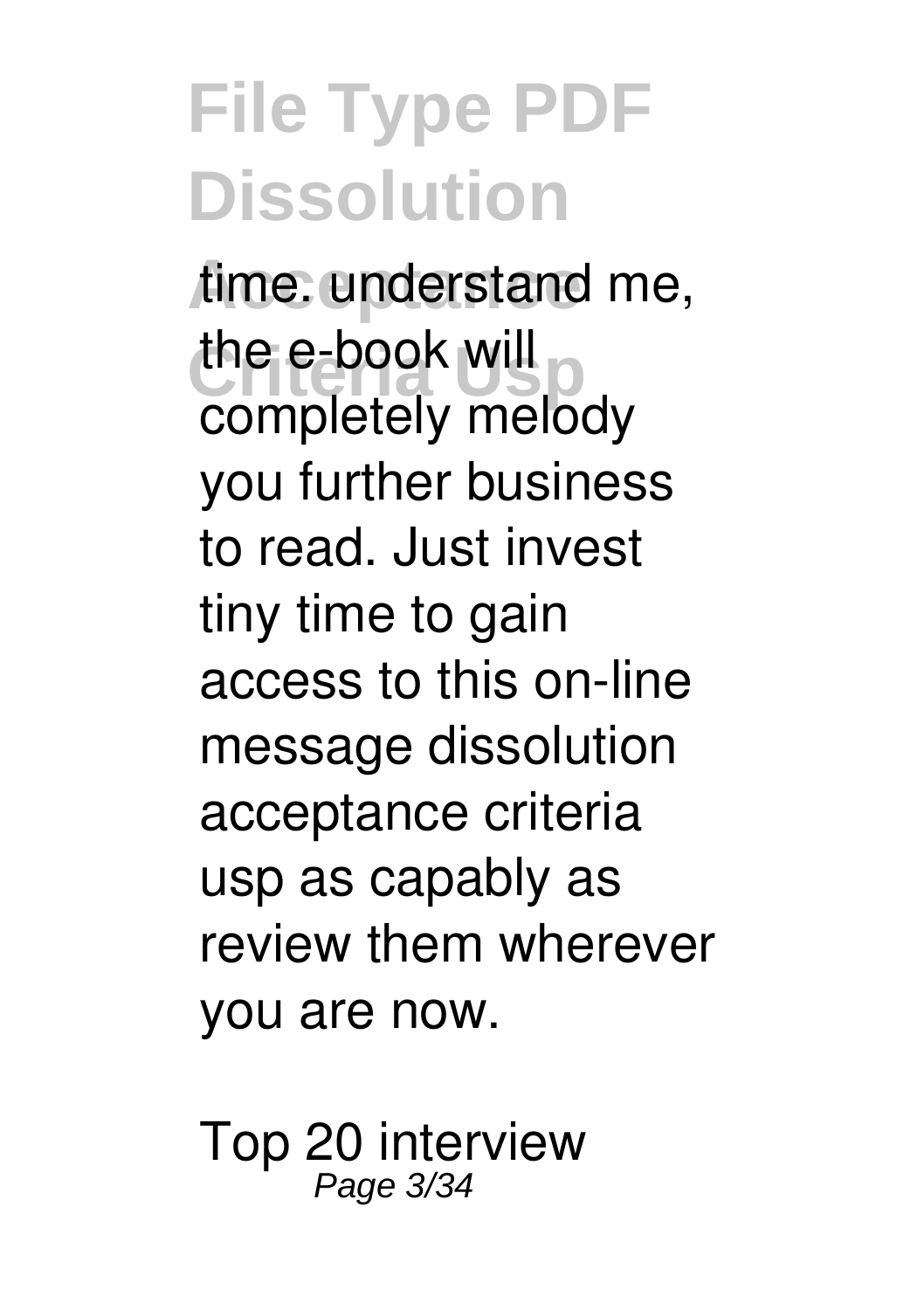**Acceptance questions answer on Criteria Usp dissolution | Acceptance criteria of dissolution as per USP** *Interview Questions for Quality control Dissolution,Dissolutio n acceptance criteria as per USP* Dissolution Test, USP, S Q value, S1, S2, S3 stages CE 7smart - Large cell for Page 4/34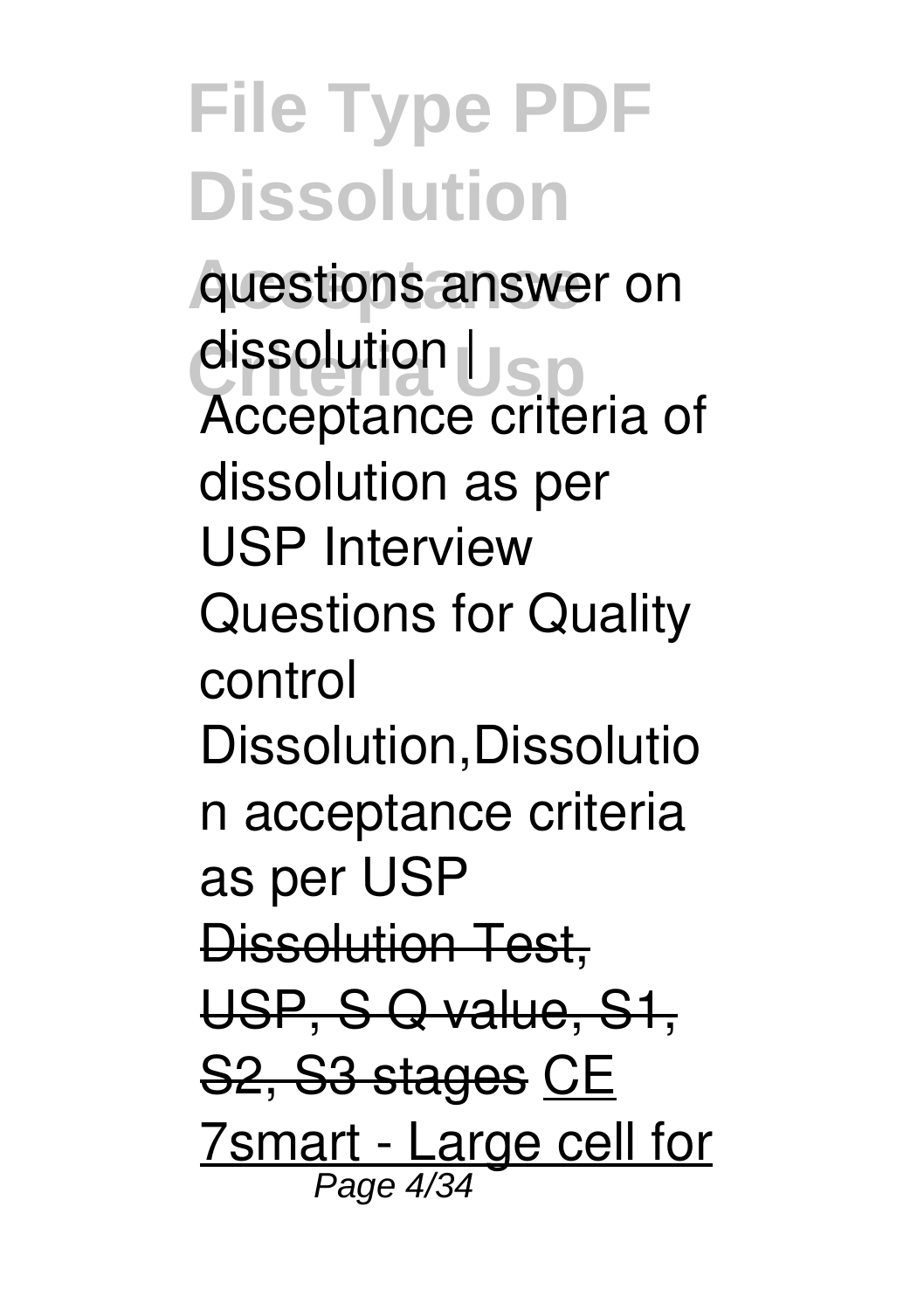tablets and capsules **Criteria Usp** (22.6mm) **Dissolution Analysis \u0026 acceptance criterias** Dissolution Case Studies- FDA Generic Drug Forum 2019 *Dissolution apparatus Dissolution Test Types of dissolution apparatus according to IP USP BP| Dissolution Tester| Dissolution testing |* Page 5/34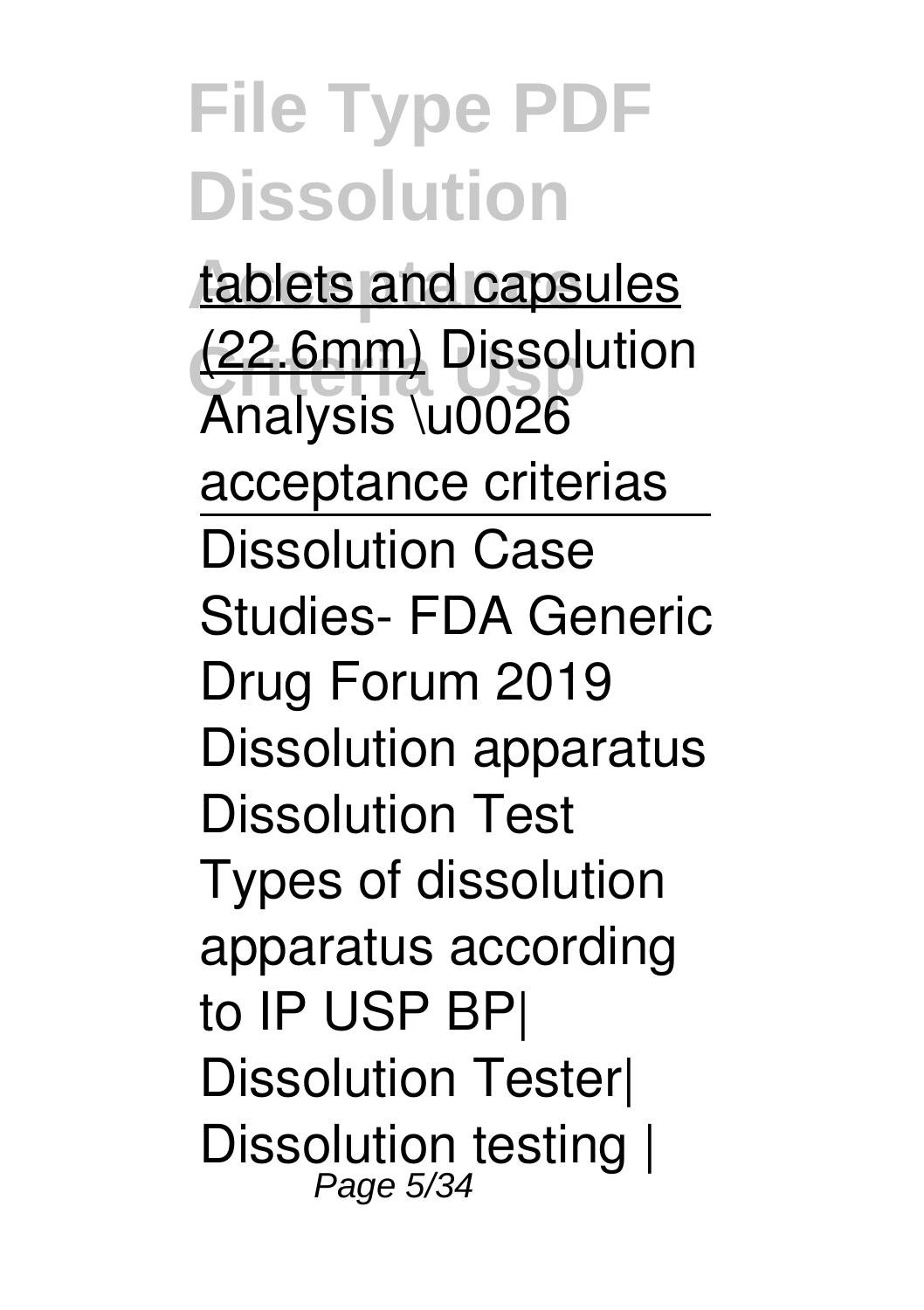**Acceptance** *DISSOLUTION* **Criteria Usp** *APPARATUS and its limits as per USP and its type.....* **Dissolution test, weight variation test, content uniformity test** How to Calculate the Percentage Drug Release ? | Dissolution Data Calculation | In Hindi **Lecture 4: Dissolution Apparatus: Apparatus** Page 6/34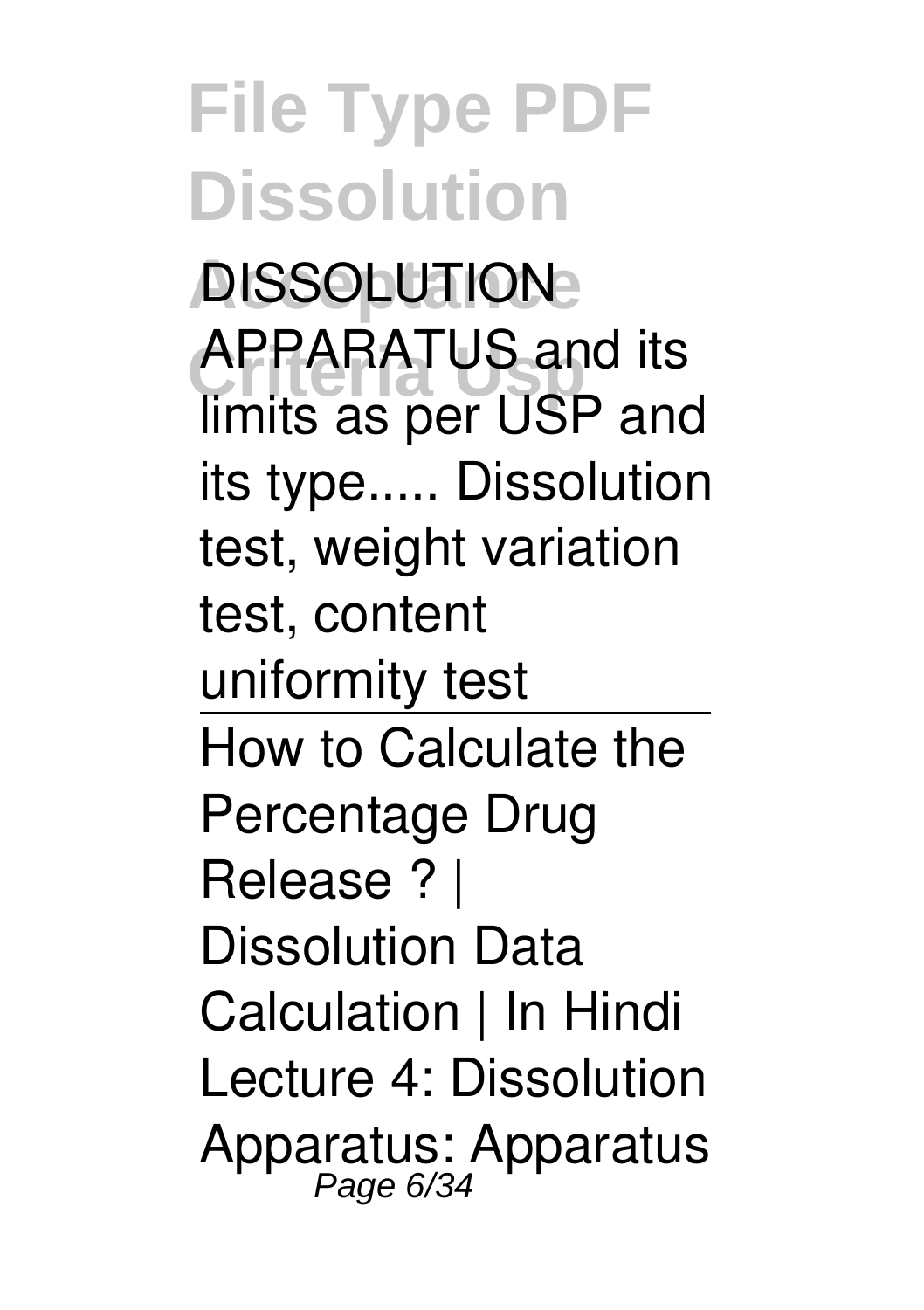**Acceptance 1 \u0026 2** *Dissolution* **Critical**<br>Disashing Tap *Tester USP* Dissolution Testing Apparatus | What is Dissolution Testing | Dissolution Test in Telugu |Pharma way Interview questions and answers on KF titrator | Karl Fischer titrator | English Excel Dissolution Testing of Tablet Dosage form | Evaluation Parameter Page 7/34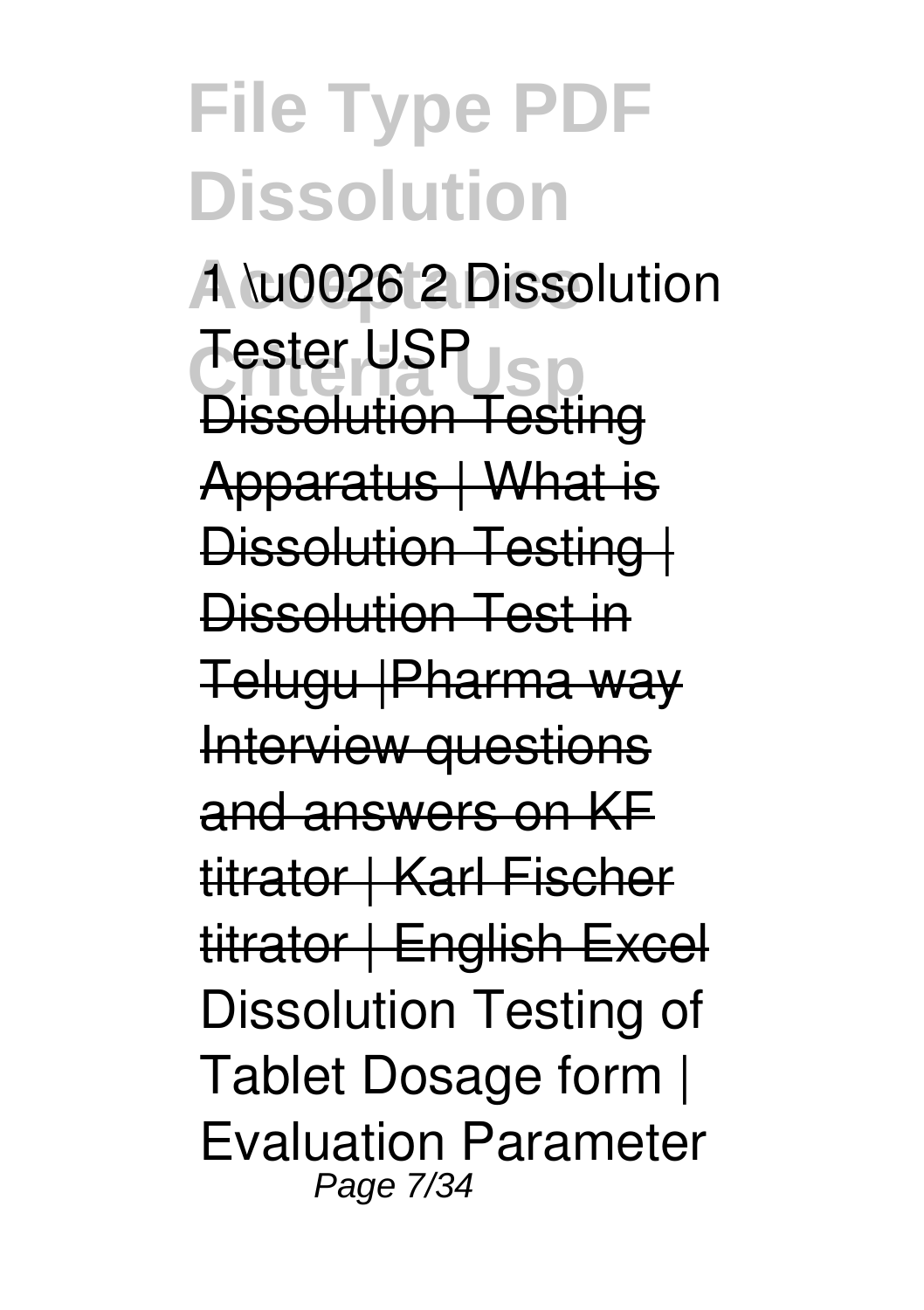**File Type PDF Dissolution** Aldindi **pPart Ice Analytical Method** Validation DISSOLUTION TEST FOR TABLET DOSAGE FORM | TABLET EVALUTION PARAMETER | PART-11 | AMAR RAVAL *How to perform Dissolution stages | #ImmediateRelease | #investigation |* Page 8/34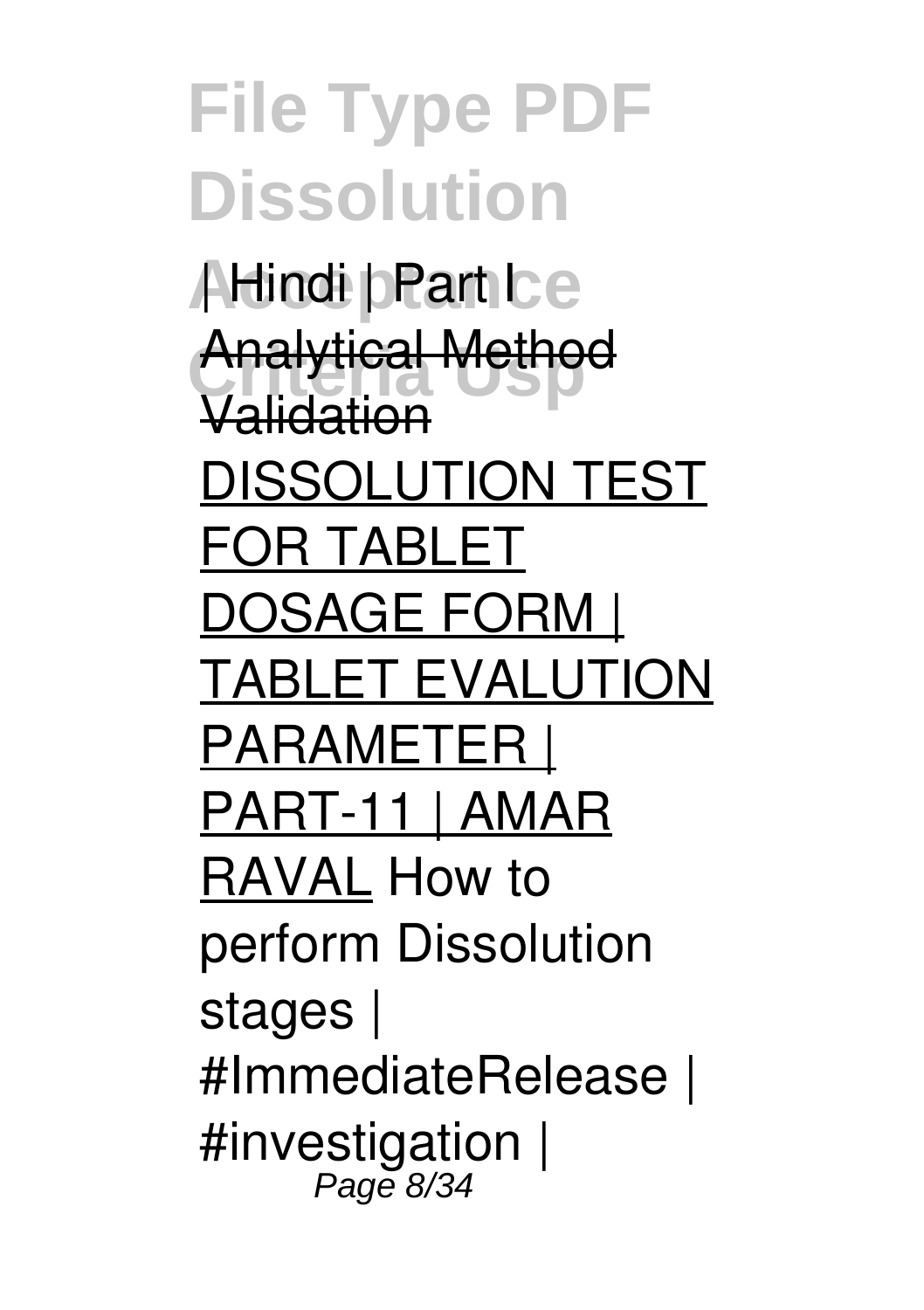**Acceptance** *#Qualitycontrol* **Criteria Usp** *#lifescienc Dissolution Acceptance Criteria Usp* defining dissolution acceptance criteria as part of the drug approval process. Immediate-release solid oral dosage form drug products containing high solubility drug substances are Page 9/34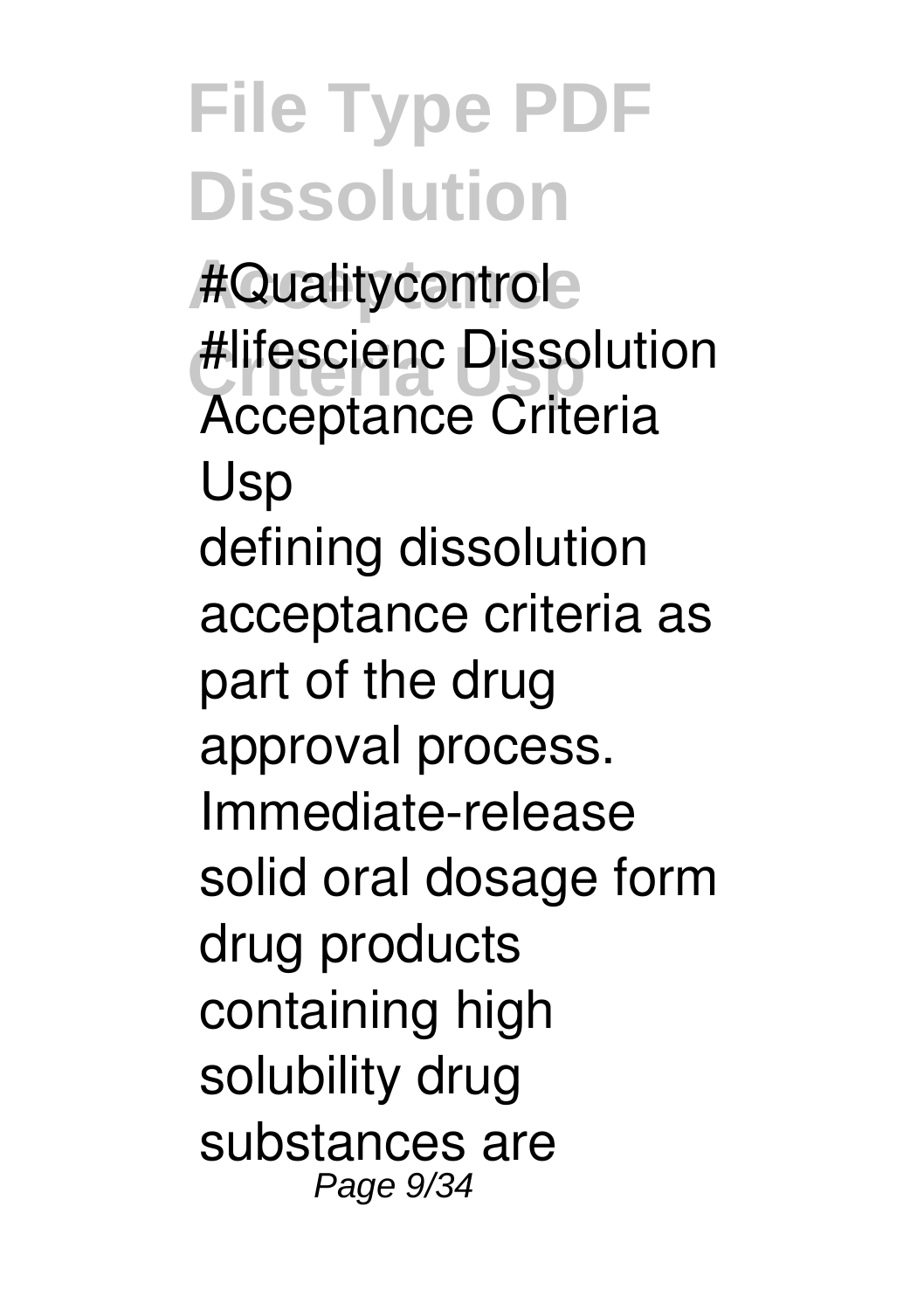# **File Type PDF Dissolution** considered to be...

**Criteria Usp** *Dissolution Testing and Acceptance Criteria for Immediate*

*...* 312 Average of the 24 units (A. 1+ A. 2+A. 3) is not final test time; none is more than 10% of more than 10% dissolved, and no individ- labeled content outside each Page 10/34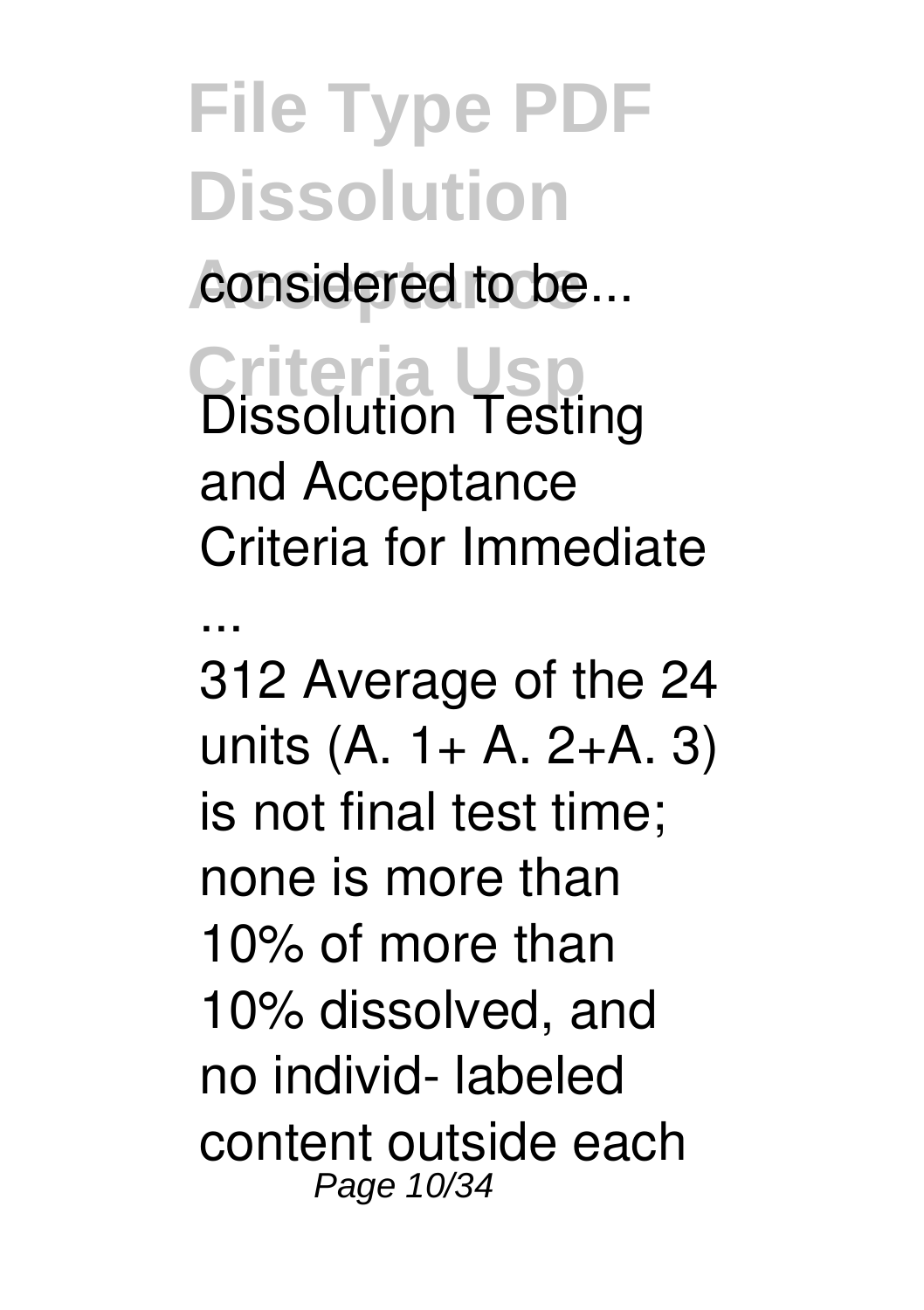of the stated ual unit **is greater than 25%** dissolved. ranges; and none is more than 10% of labeled content below the stated amount.

*711 DISSOLUTION - USP* Acceptance Criteria: S 1: 6: Average amount dissolved is not less than  $Q +$ Page 11/34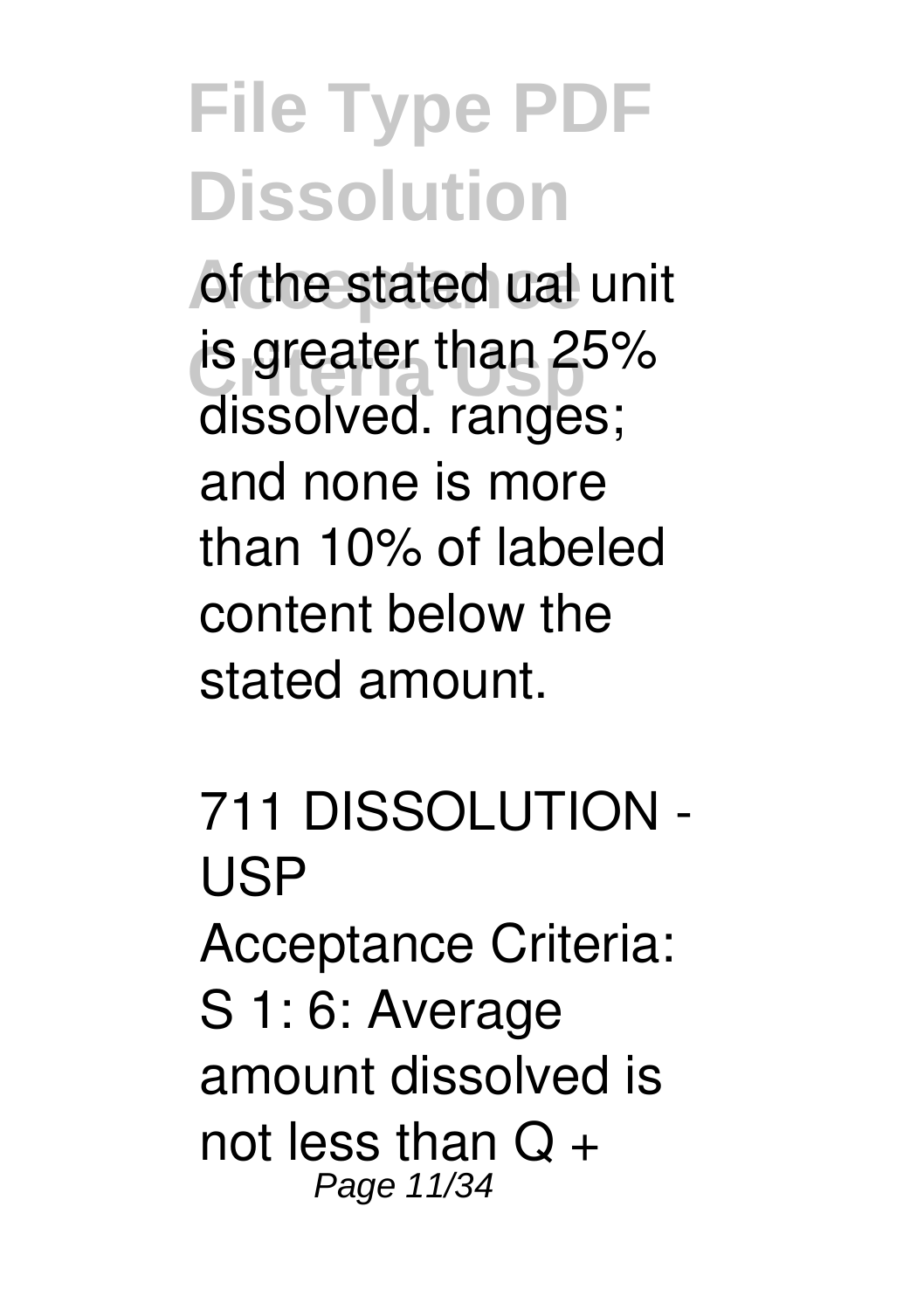**Acceptance** 10%. S 2: 6: Average amount dissolved (S 1) + S 2) is equal to or areater than  $Q + 5%$ . S 3: 12: Average amount dissolved (S 1  $+ S 2 + S 3$ ) is equal to or greater than Q.

*General Chapters: <711> DISSOLUTION* Let's assume that  $Q =$ 85% dissolved. Using this, then our Page 12/34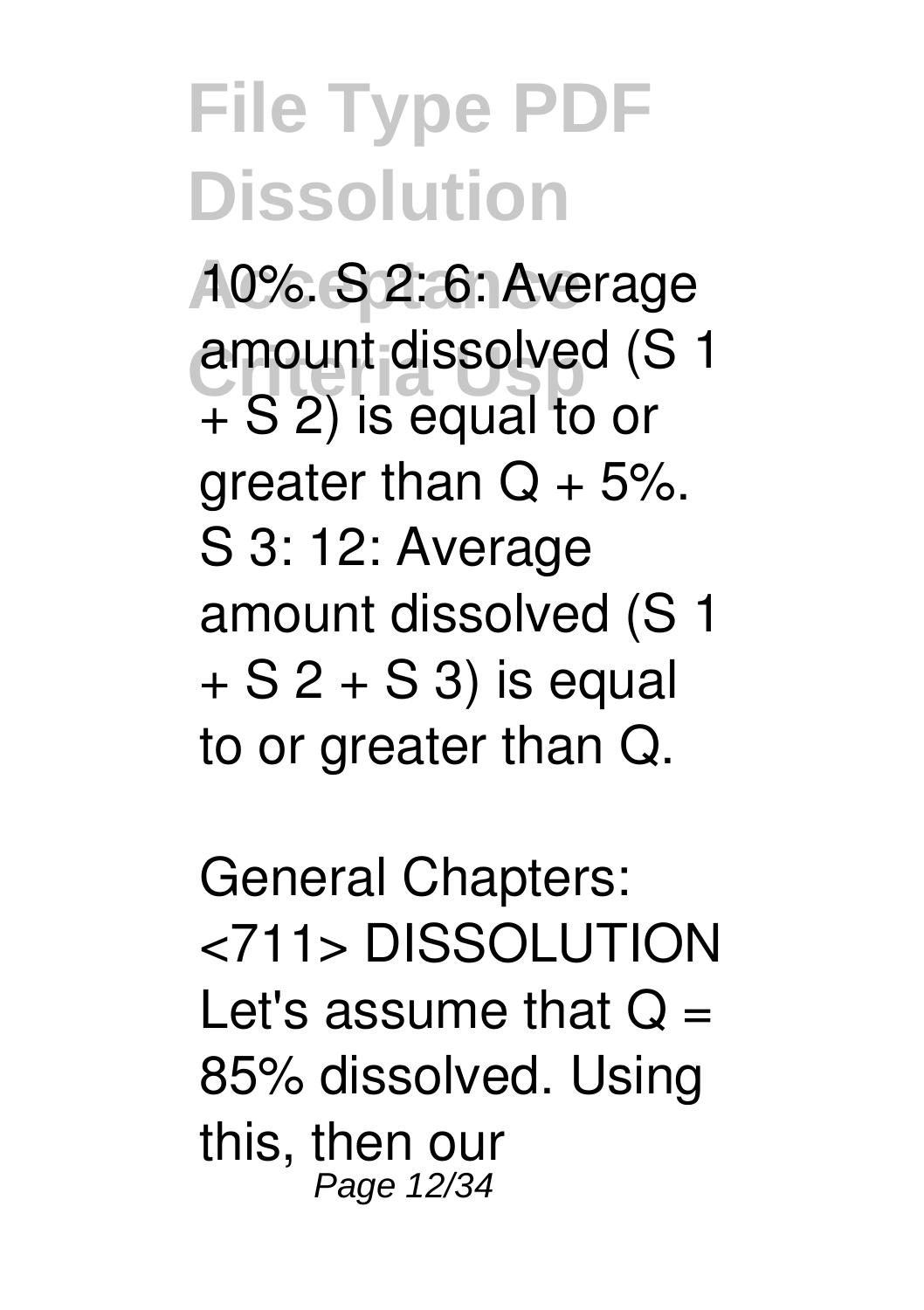**Acceptance** acceptance criteria for **Canadia** Use Canadia Use Note this table would be: S1 - 6 units tested. Each unit is not less than 90% (Q+5%) S2 - 6 additional units tested.

*What is USP's Q value?* For dissolution, these include information about (1) medium, (2) apparatus/agitation<br>Page 13/34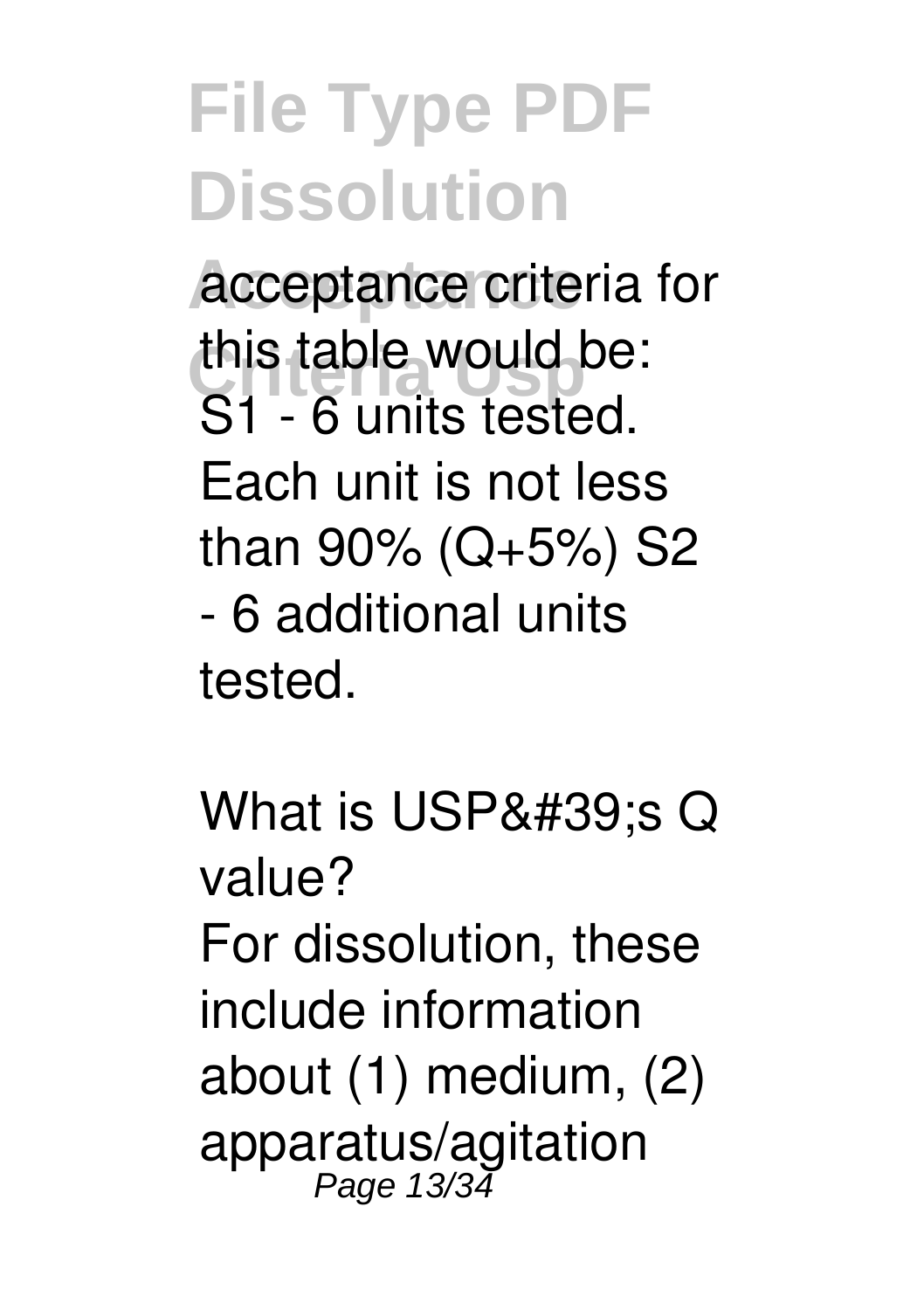rate, (3) study design, **Criteria Usp** (4) assay, and (5) acceptance criteria. Overall the dissolution procedure yields data to allow an accept/reject decision relative to the acceptance criteria, which are frequently based on a regulatory decision.

*<1092> THE* Page 14/34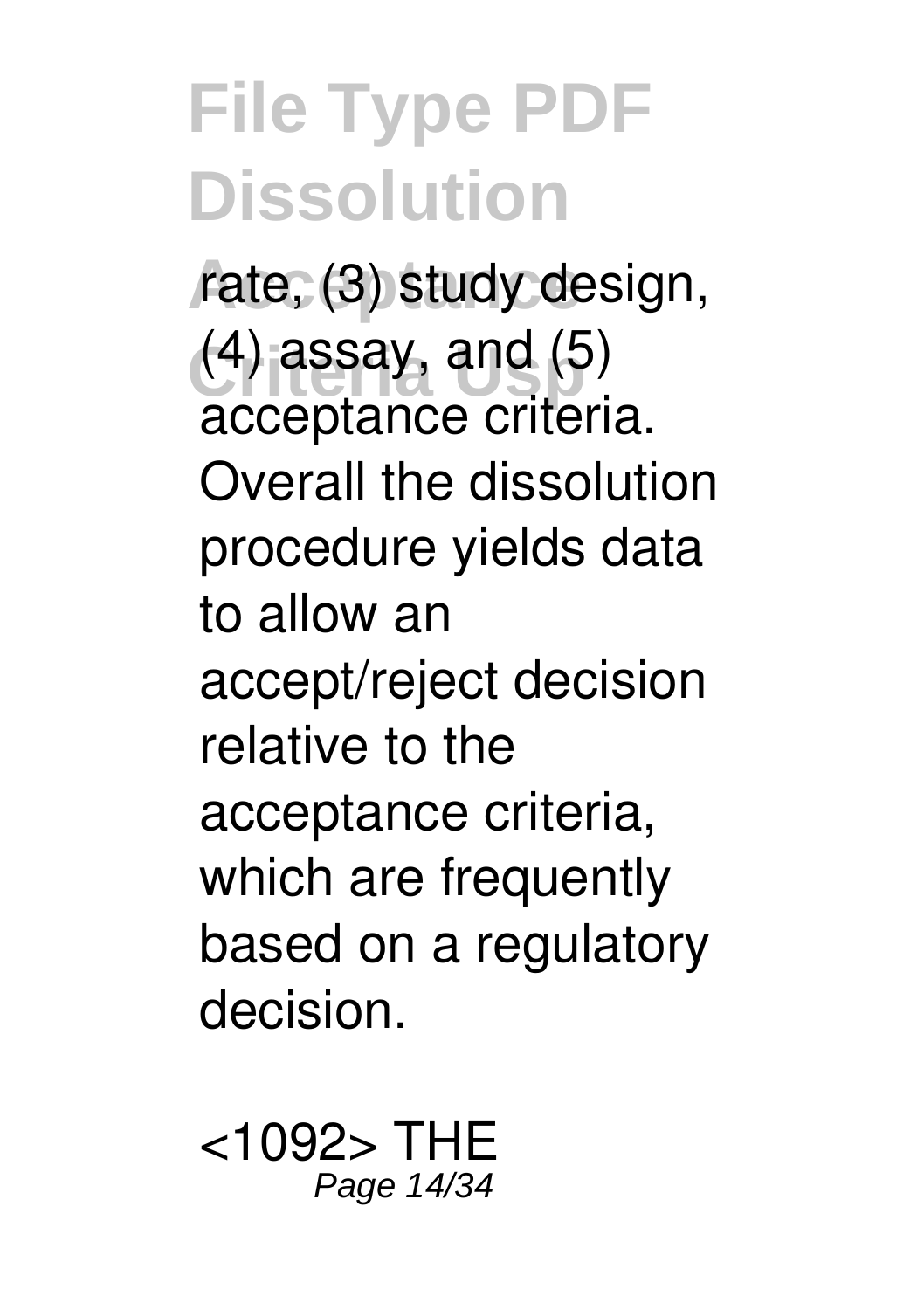**File Type PDF Dissolution Acceptance** *DISSOLUTION* **CRUCEDURE** *PROCEDURE: DEVELOPMENT AND VALIDATION* All dietary supplements belonging to USP Classes IIto VI,pre-Use of Disks<br>
<sub>[pared as]</sub> tablets or capsules, are subject to the

dissolution test and criteria described in this chapter for folic Page 15/34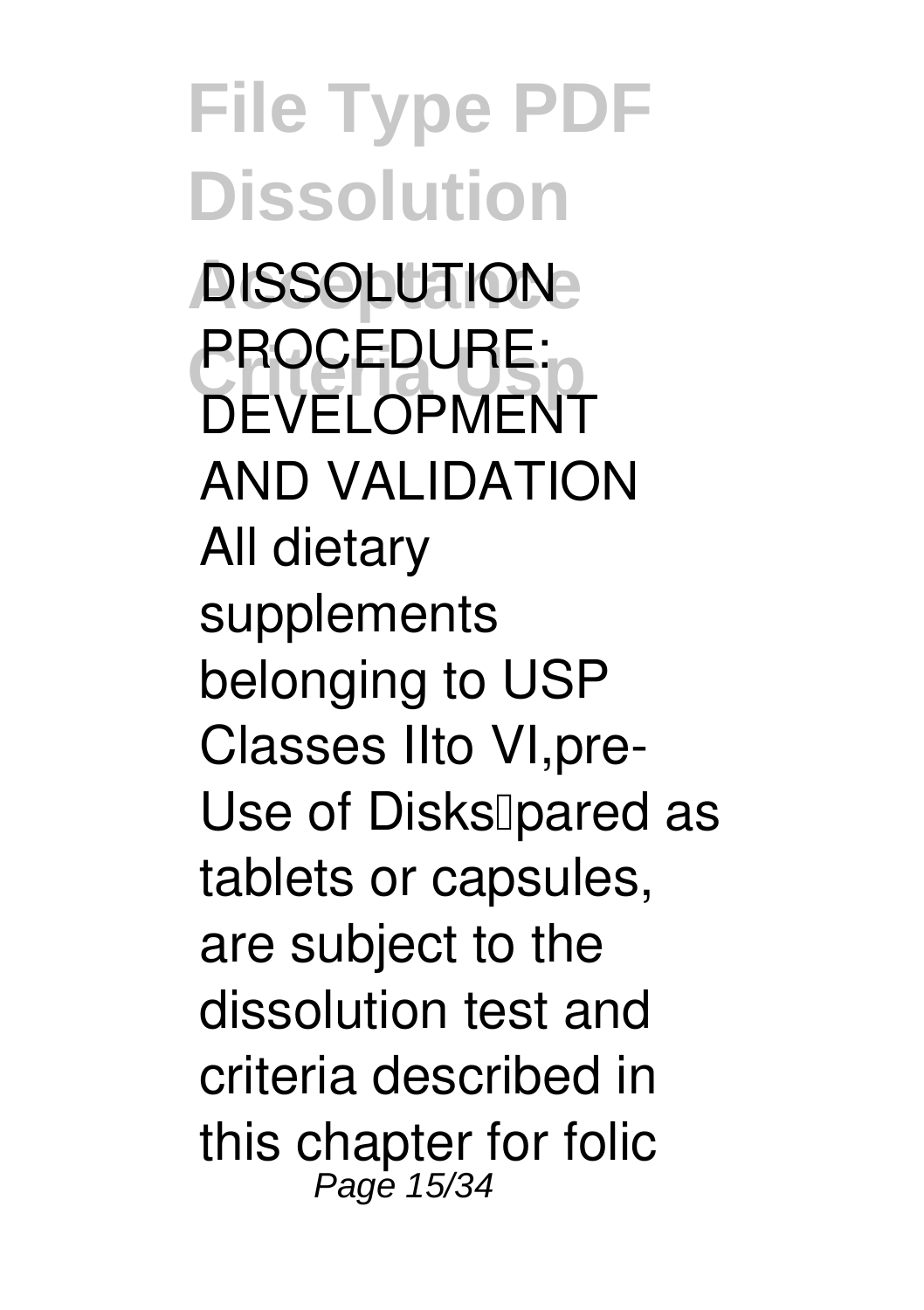acid (if present) and **Criteria Usp** for VITAMIN–MINERAL **DOSAGE** FORMSIAdd a disk to each tube un-index vitamins and index minerals.

*2040 DISINTEGRATION AND DISSOLUTION OF ... - USP–NF | USP-NF* Page 16/34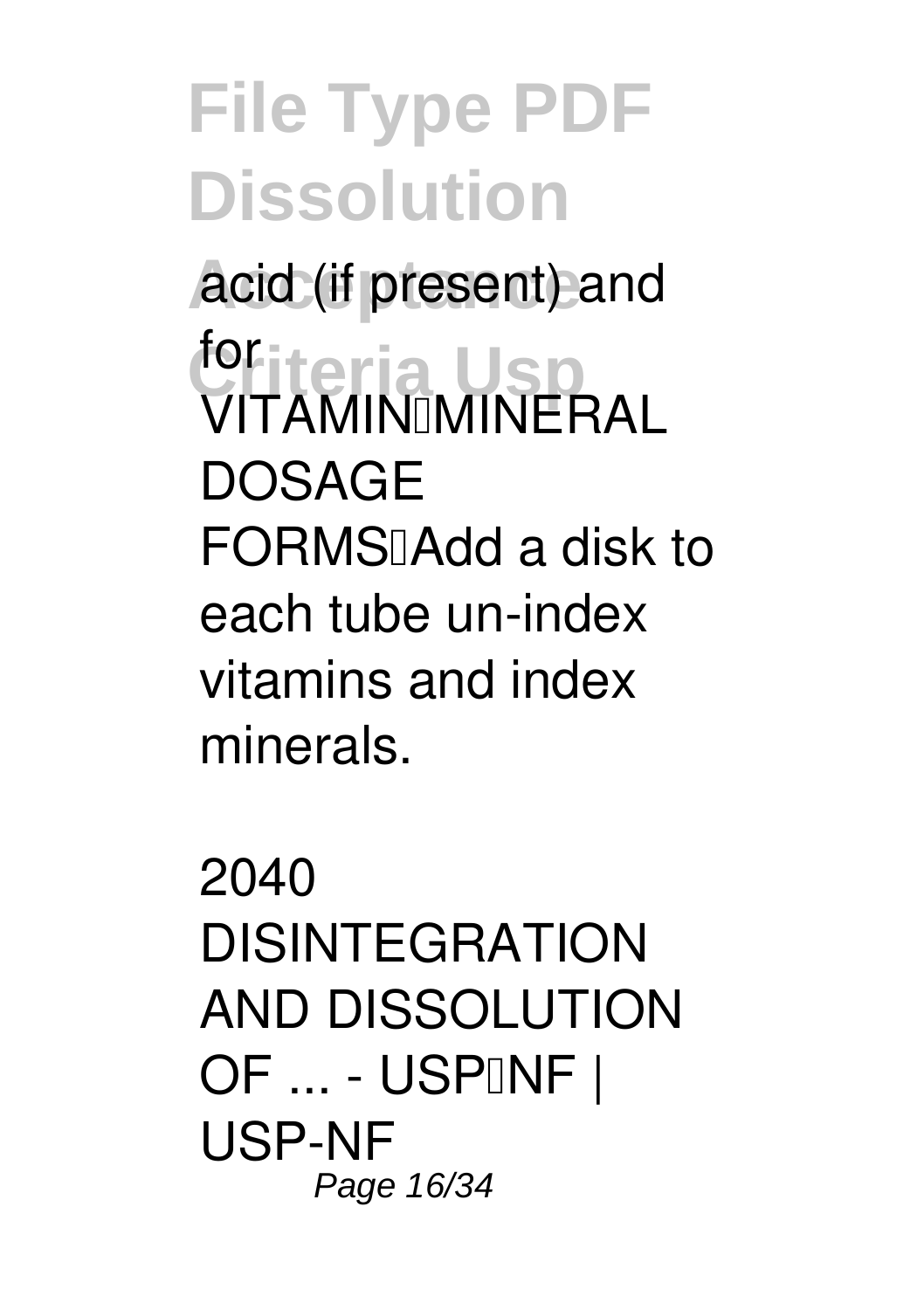*Ahis* is the first stage of the dissolution and<br> **Linewin** as C<sub>1</sub> Ctage known as S1 Stage. In S1 stage dissolved amount of each unit should not be less than Q+5%. It shows that every unit should be above 5% of the specified limit in the individual monograph.

*Tablet Dissolution Test in Different* Page 17/34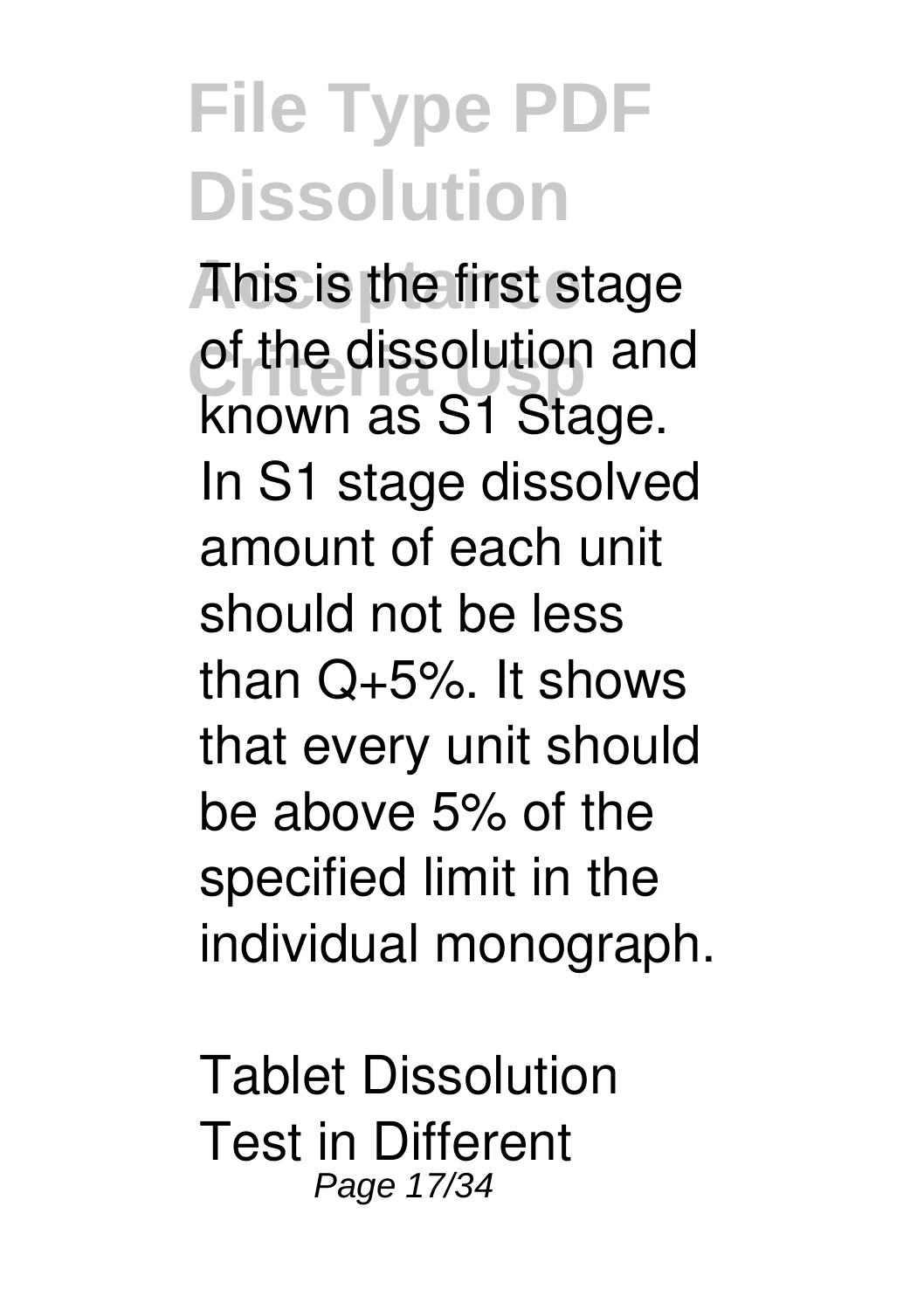**Acceptance** *Stages (S1, S2 and* **Criteria Usp** *S3 ...* The value of Q'in Acceptance Table 3 is 75% dissolved unless otherwise specified in the individual monograph. The quantity, Q, specified in the individual monograph, is the total amount of active ingredient dissolved in both the acid and Page 18/34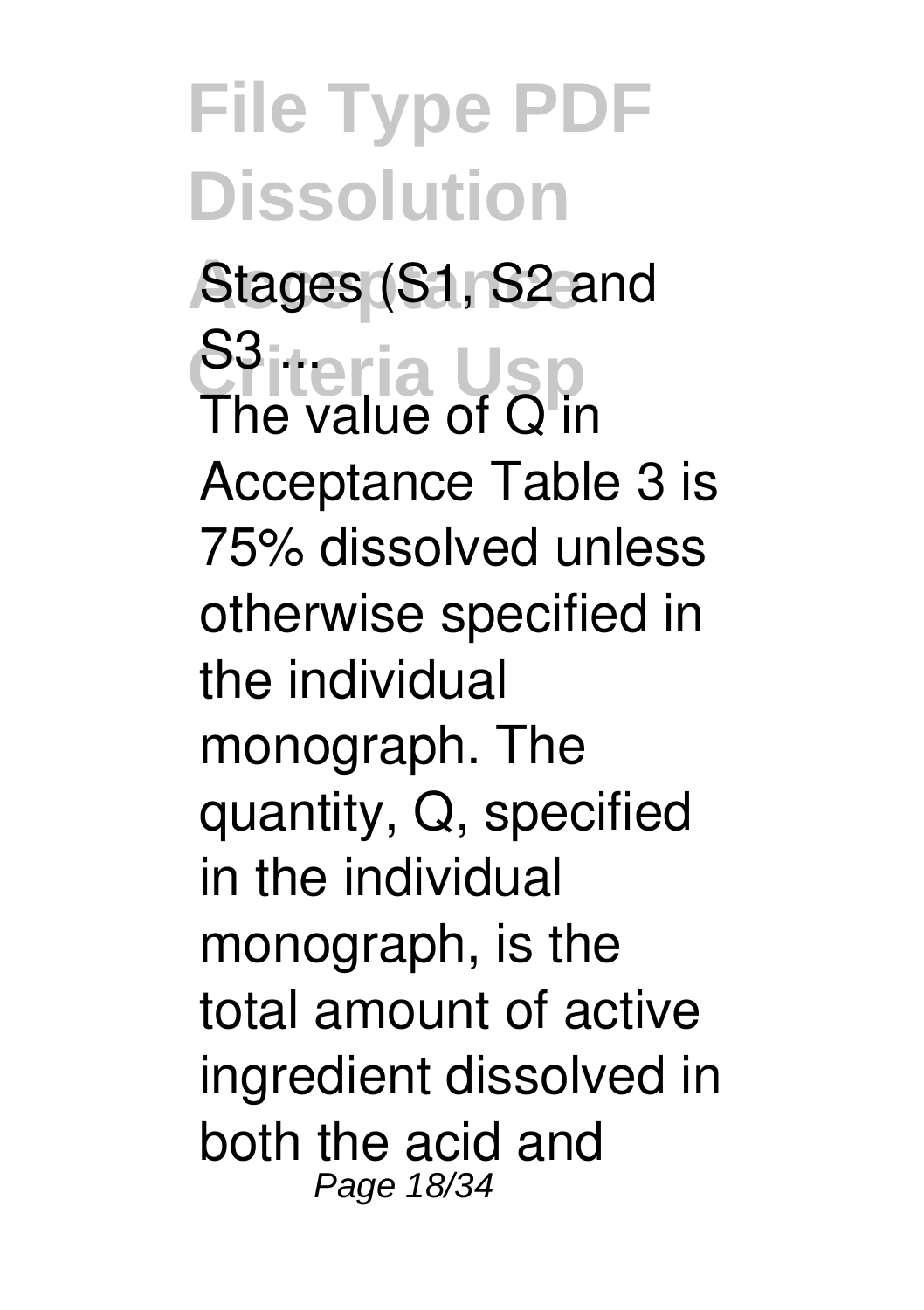buffer stages<sub>Ce</sub> expressed as a percentage of the labeled content.

*General Chapters: <724> DRUG RELEASE* The USP Performance Verification Test (PVT) is an integral part of the General Chapter <711> Page 19/34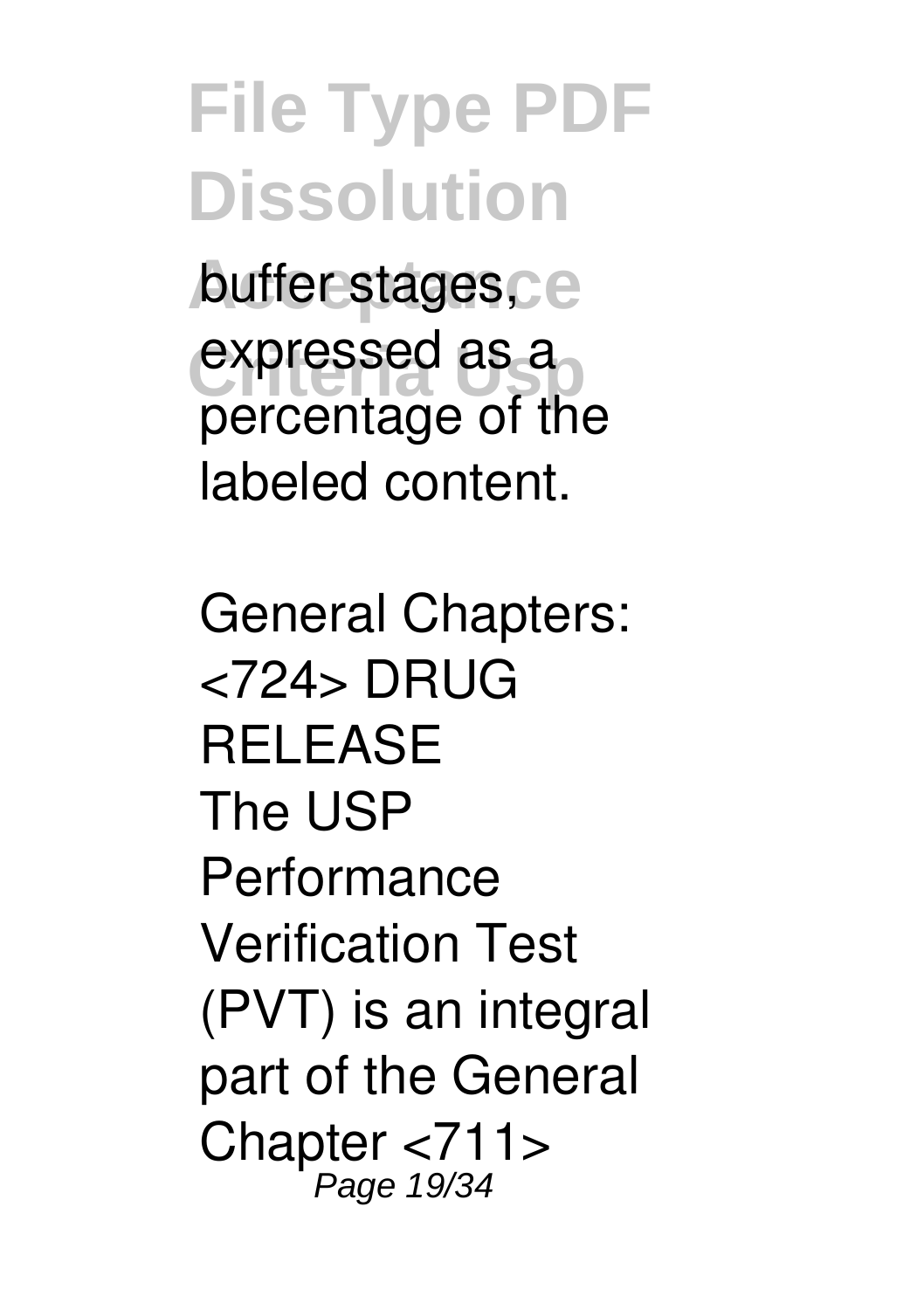**Dissolution and assesses proper** dissolution apparatus performance. PVT is a holistic test and by using the reference standard material and the standard procedure, laboratories can compare results from their instrument with other laboratories worldwide. The PVT Page 20/34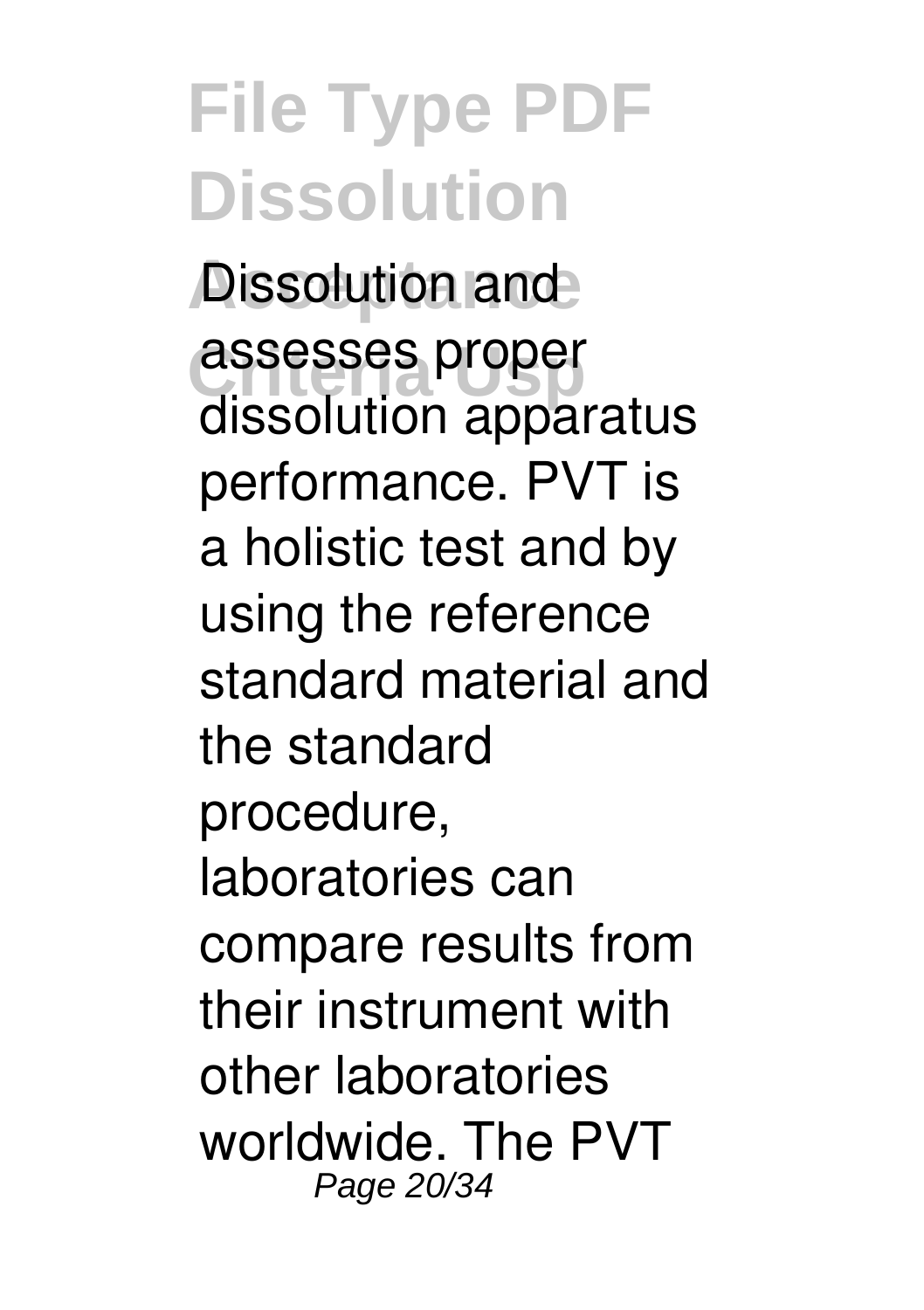**Acceptance** acceptance criteria for geometric mean (GM) and coefficient of variation (%CV) are a measure for the trueness and precision of the results ...

*Dissolution Performance Verification Testing (PVT) | USP* Acceptance Criteria: Page 21/34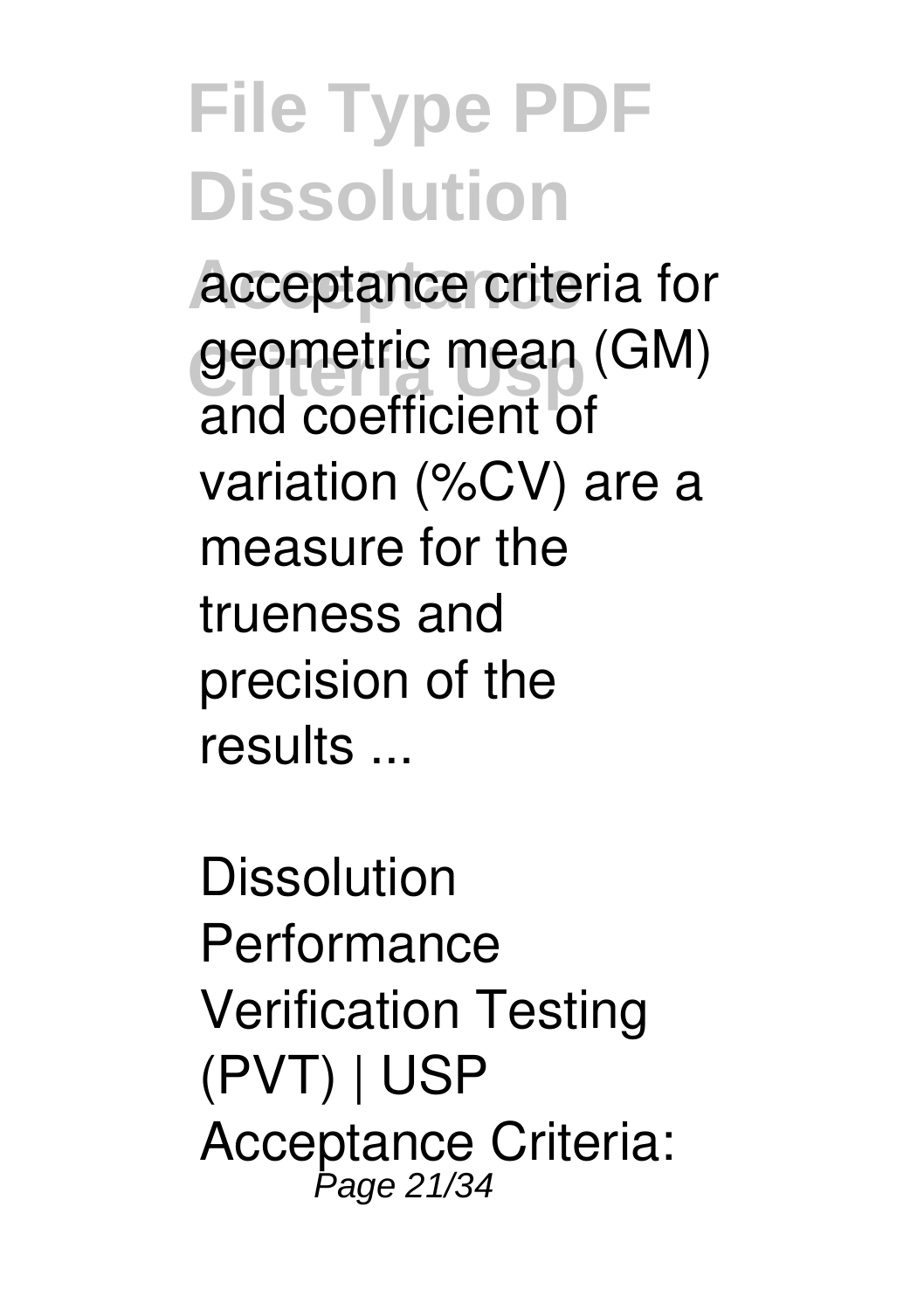**Adc6: Each unit is** not less than  $Q + 5%$ . S 2: 6: Average of 12 units  $(S_1 + S_2)$  is equal to or greater than Q, and no unit is less than Q 15%. S 3: 12: Average of 24 units  $(S_1 + S_2 + S_3)$ is equal to or greater than Q, not more than 2 units are less than Q 15%, and no unit is less than Q 25%. Page 22/34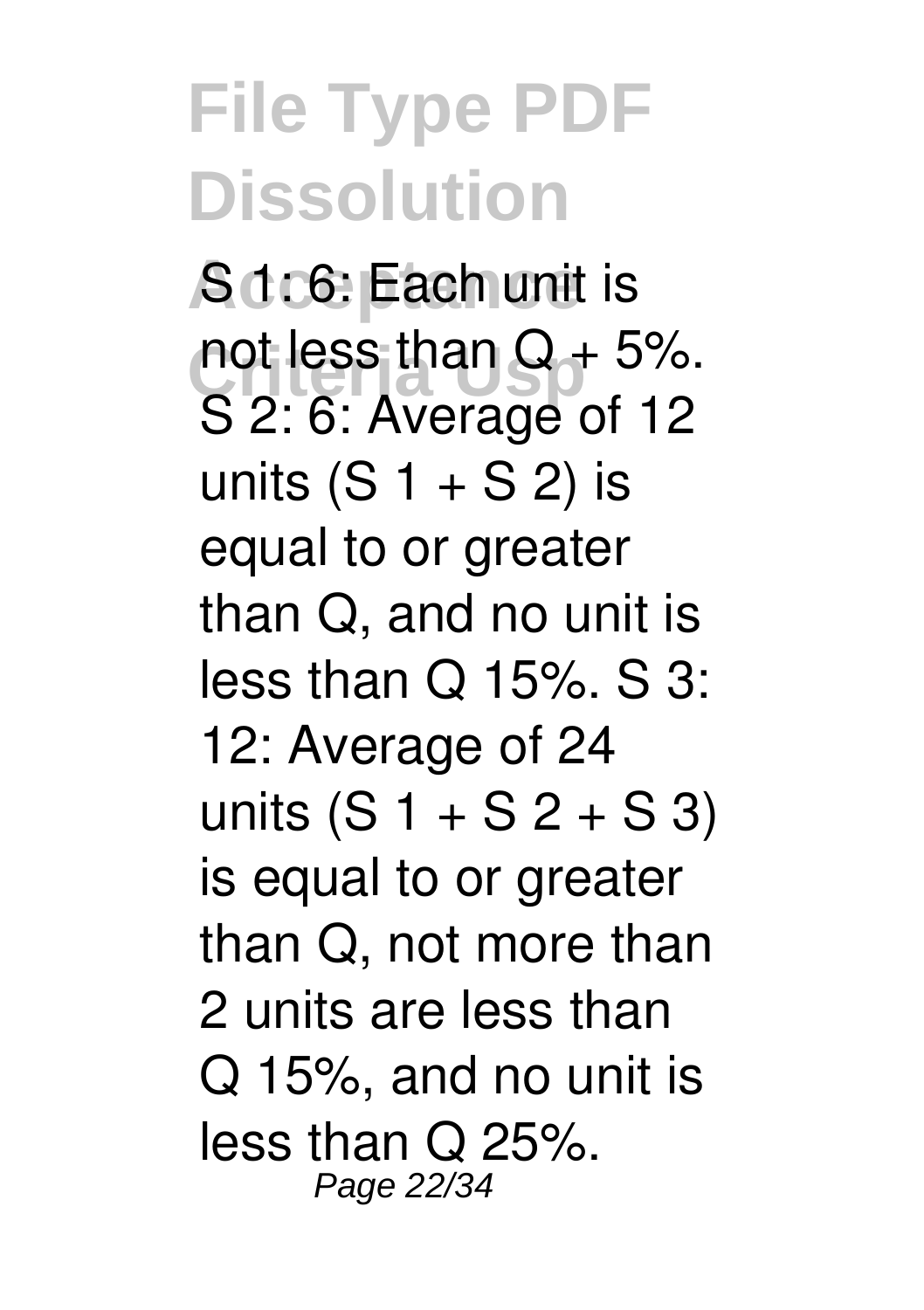**File Type PDF Dissolution Acceptance General Chapters:** *<711> DISSOLUTION* For dissolution, these include information about (1) medium, (2) apparatus/agitation rate, (3) study design, (4) assay, and (5) acceptance criteria. Overall the dissolution procedure yields data to allow an accept/reject decision Page 23/34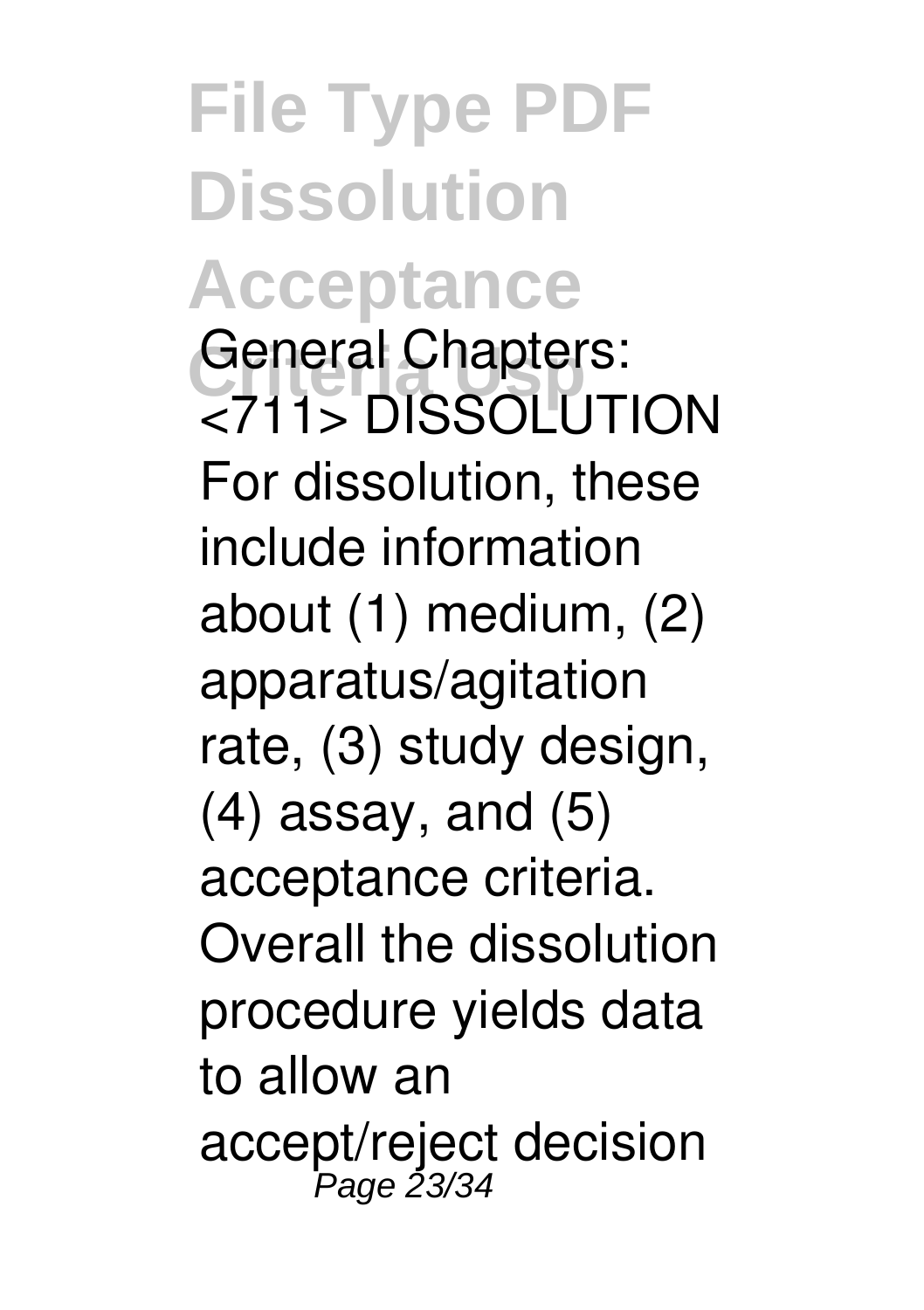relative to the e **acceptance criteria,** which are frequently based on a regulatory decision.

*1092 THE DISSOLUTION PROCEDURE ... -* USPINF | USP-NF The USP Dissolution testing involves three stages and the acceptance criteria Page 24/34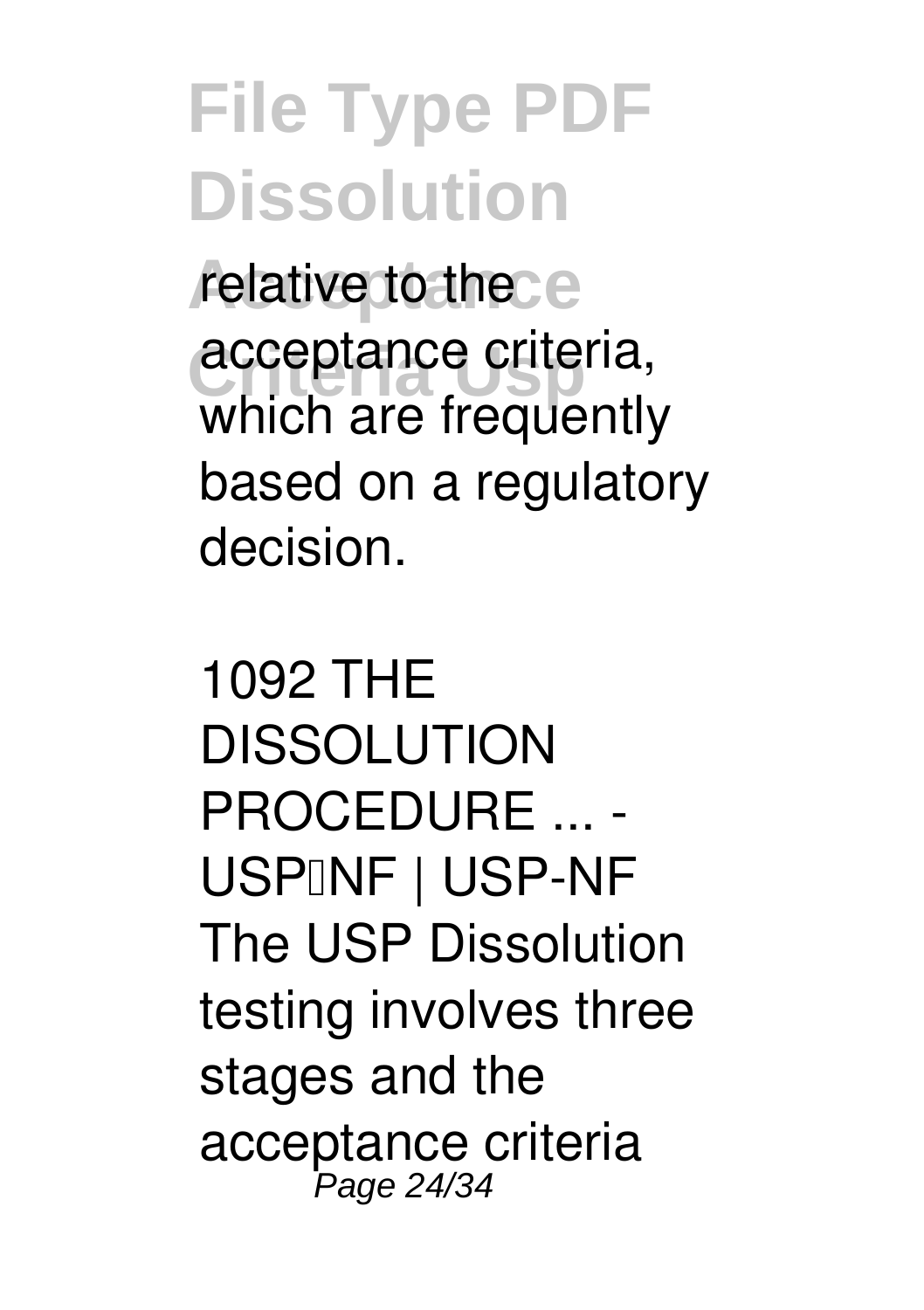are defined for each stage as a function of a quantity Q,a percentage of the label value that is established for each drug product in its monograph. Acceptance criteria are shown in Table 1.

*dx.doi.org/10.14227/D T110304P25 ... - Dissolution Tech* Page 25/34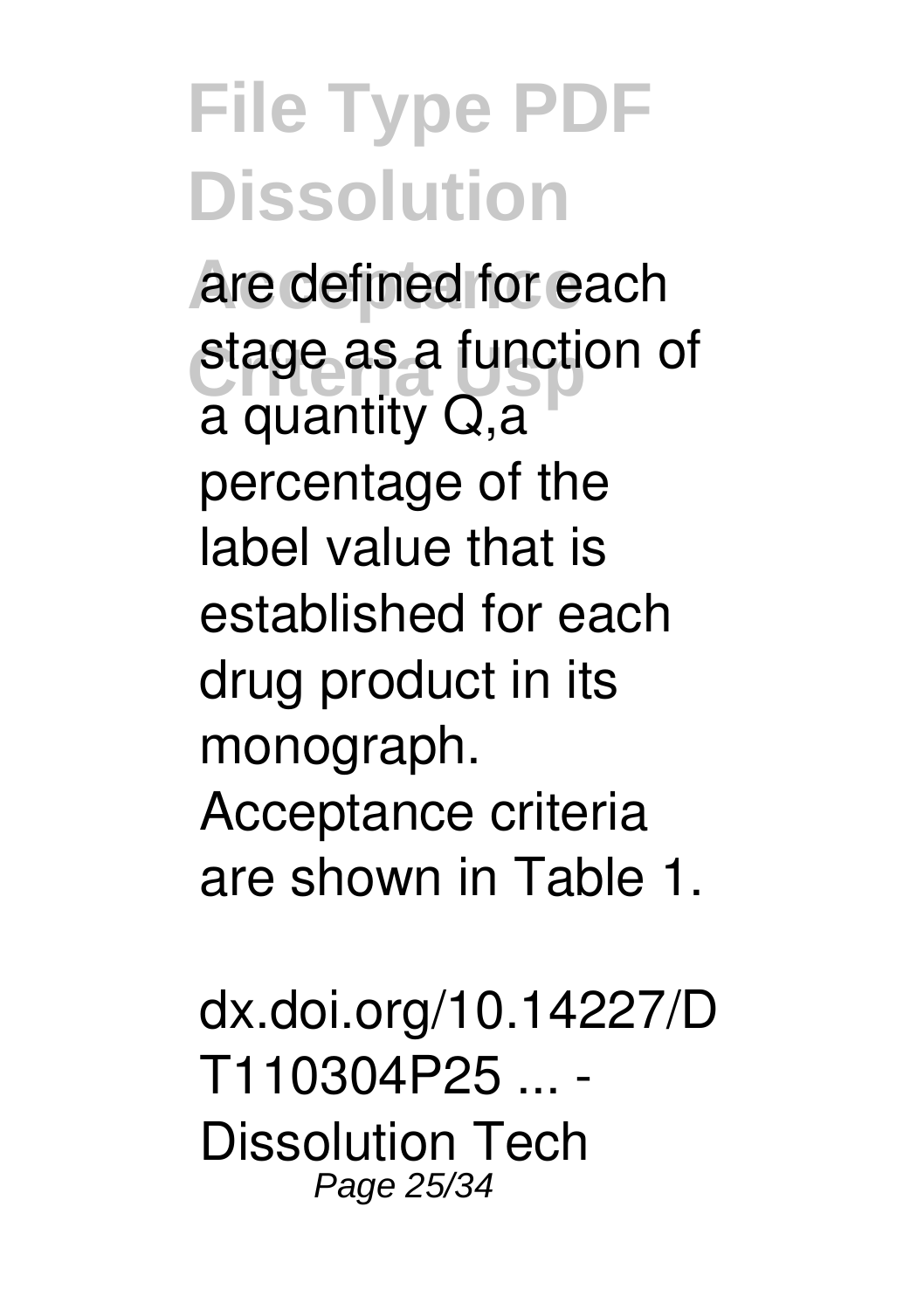as per usp (for pooled sample):-stage number tested acceptance criteria s 1 6 avg. amount dissolved is nlt  $a +$ 10% s 2 6 avg. amount dissolved ( s  $1 + s$  2) is equal to or greater than  $q + 5\%$  s 3 12 avg. amount dissolved ( $s$  1 + s 2 + s 3) is equal to or greater than q. Page 26/34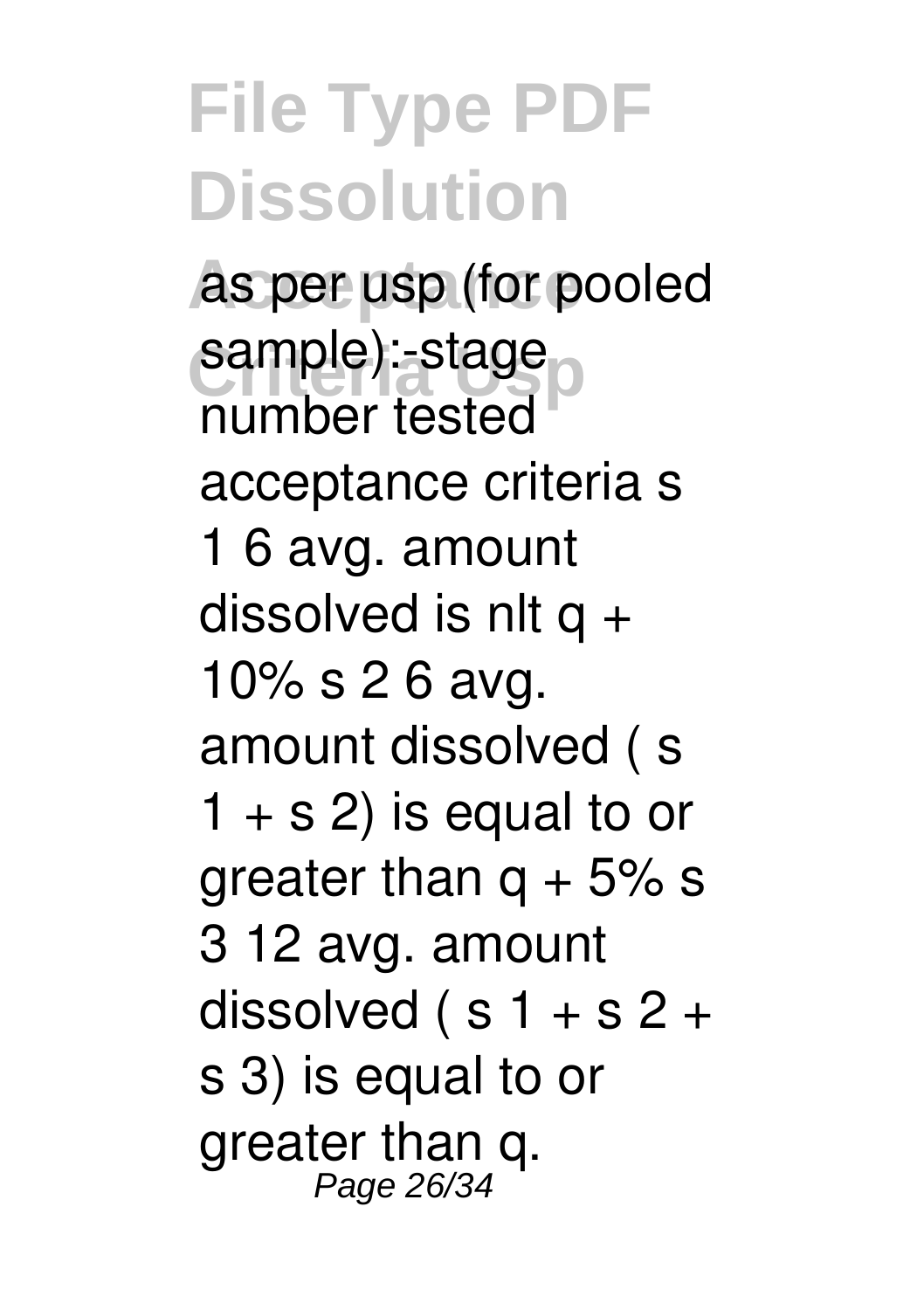**File Type PDF Dissolution** referencés n ce **Criteria Usp** *Comparison of various disssolution specification as per IP ...* USP Requirements for Dissolution Validation Dissolution is a Category III Test in USP <1225> Validation of Compendial Methods and Requires: Page 27/34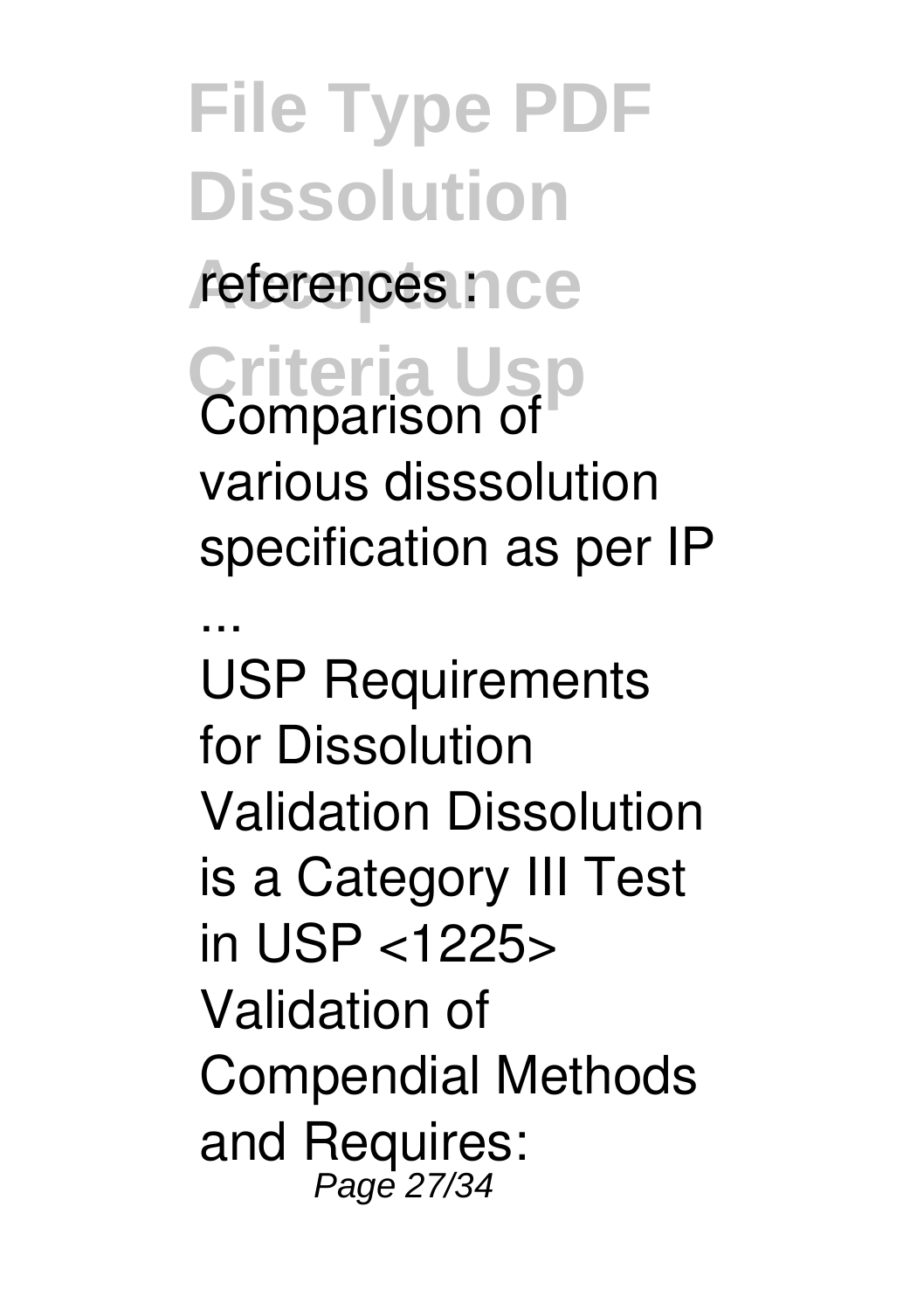**Accuracy <b>Precision C. EAcceptance** criteria for each of the elements *Empty* tables to be filled out . Pre-Validation Checks

*Intro to Dissolution Ken Boda Validation Applications Engineer* 4 BioPharm International www.bio pharminternational.co m October 2016 Page 28/34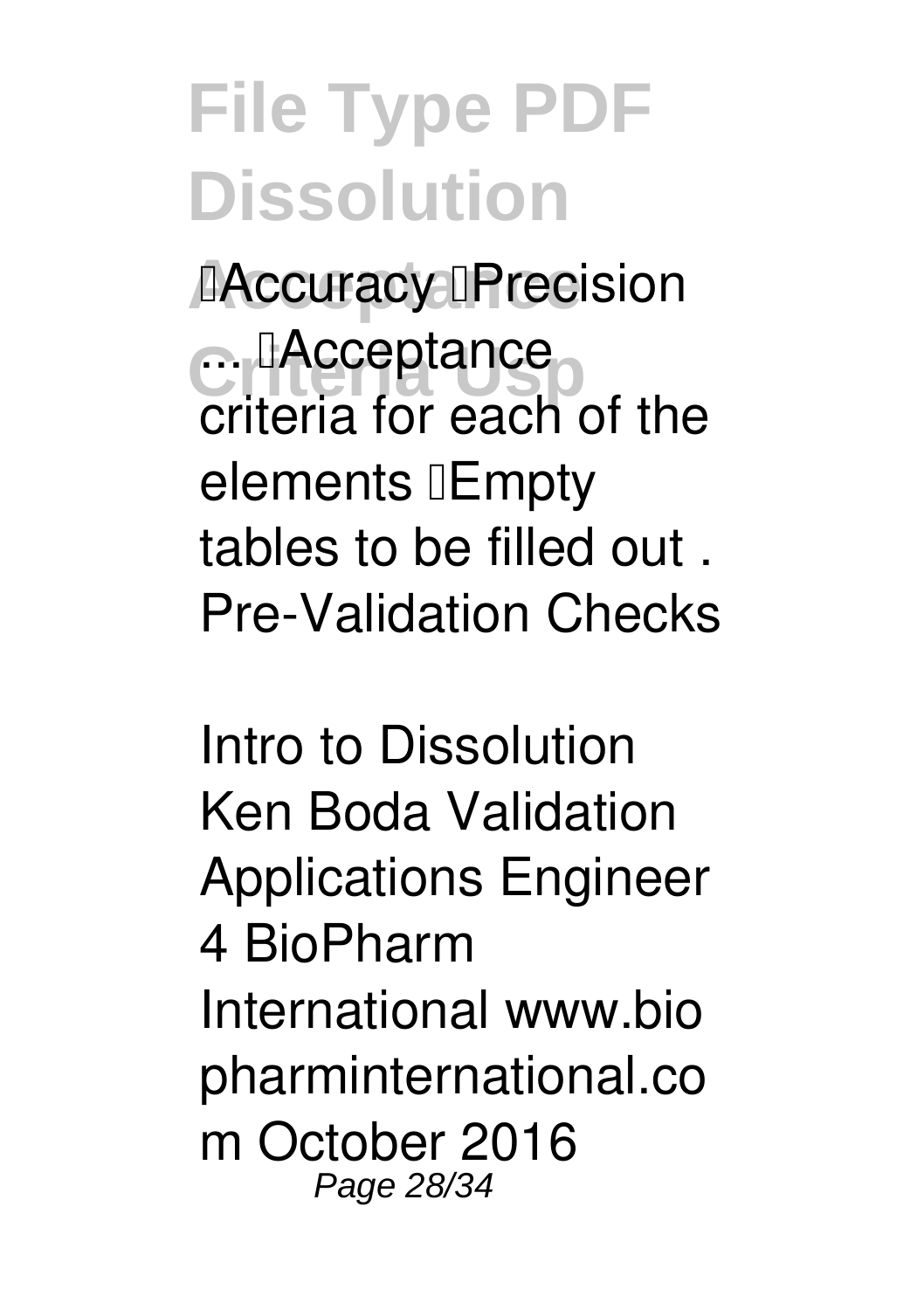Analytical Beste **Practices I** USP  $<$ 1033> $\cdot$   $\Pi$ he validation tar- get acceptance criteria should be chosen to minimize the risks inherent in making decisions from bioassay measurements

*Establishing Acceptance Criteria* Page 29/34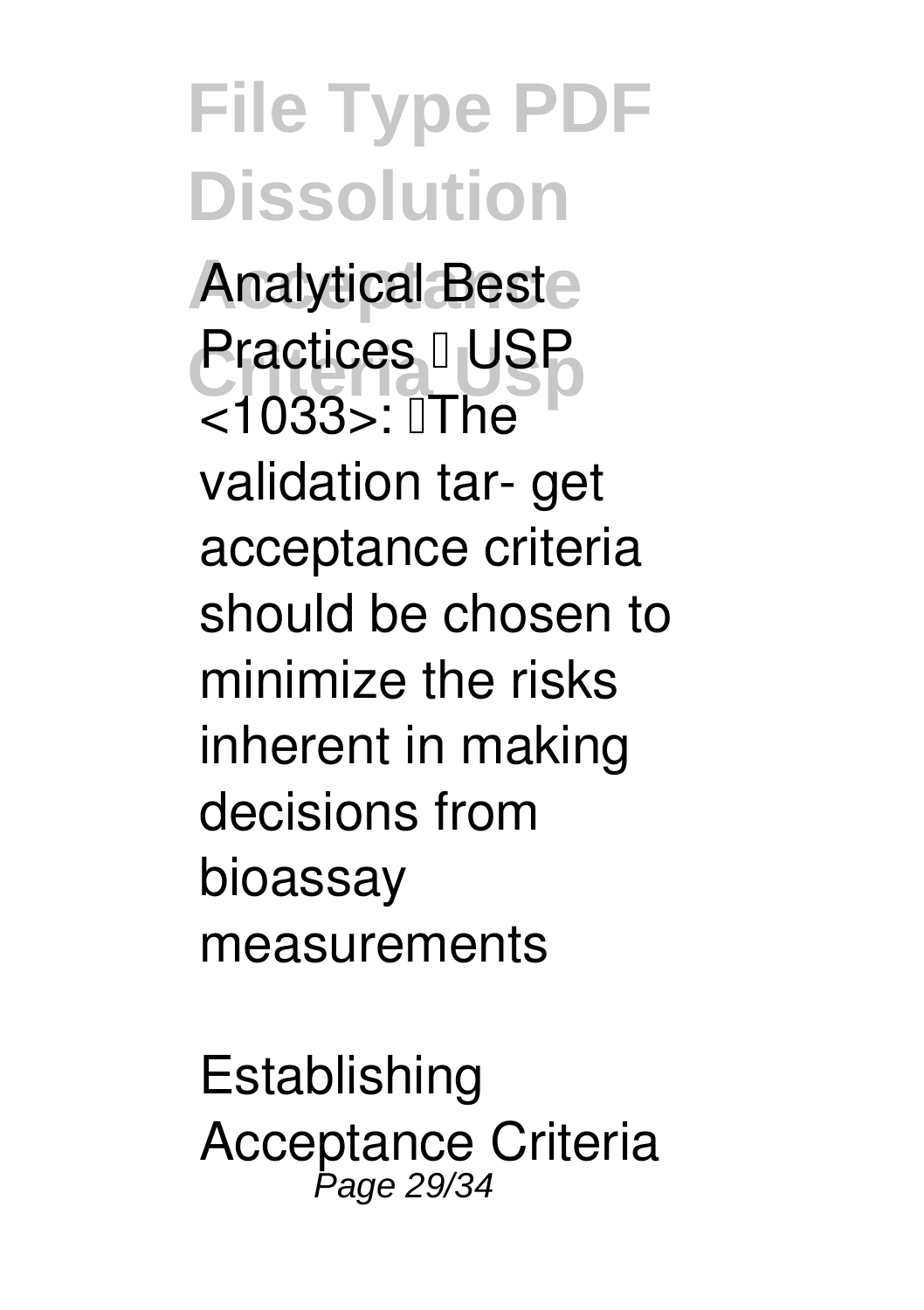**Acceptance** *for Analytical Methods* **ØDissolution is a** performance test, applicable to many dosage forms ØIt yields data to allow an accept/reject decision ØOne test amongst a series of others ØThe USP provides the following General Chapters: Disintegration <701> Drug Release <724> Page 30/34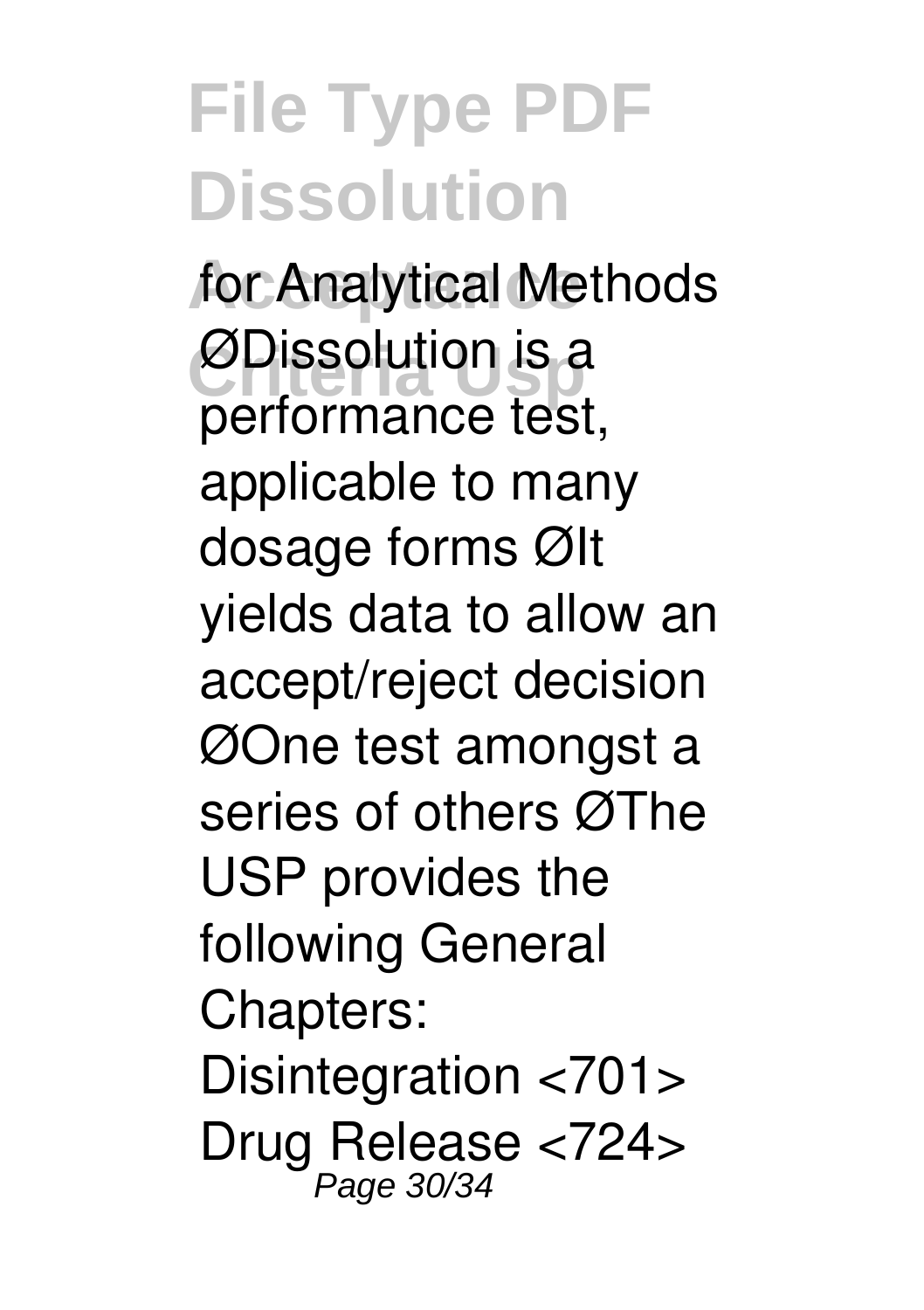**Dissolution <711>** Medium<sub>a</sub> Usp Apparatus/Agitation Rate Study Design Assay Acceptance **Criteria** 

*The Dissolution Procedure: Development and Validation* This video contains top 20 selective questions with answer Page 31/34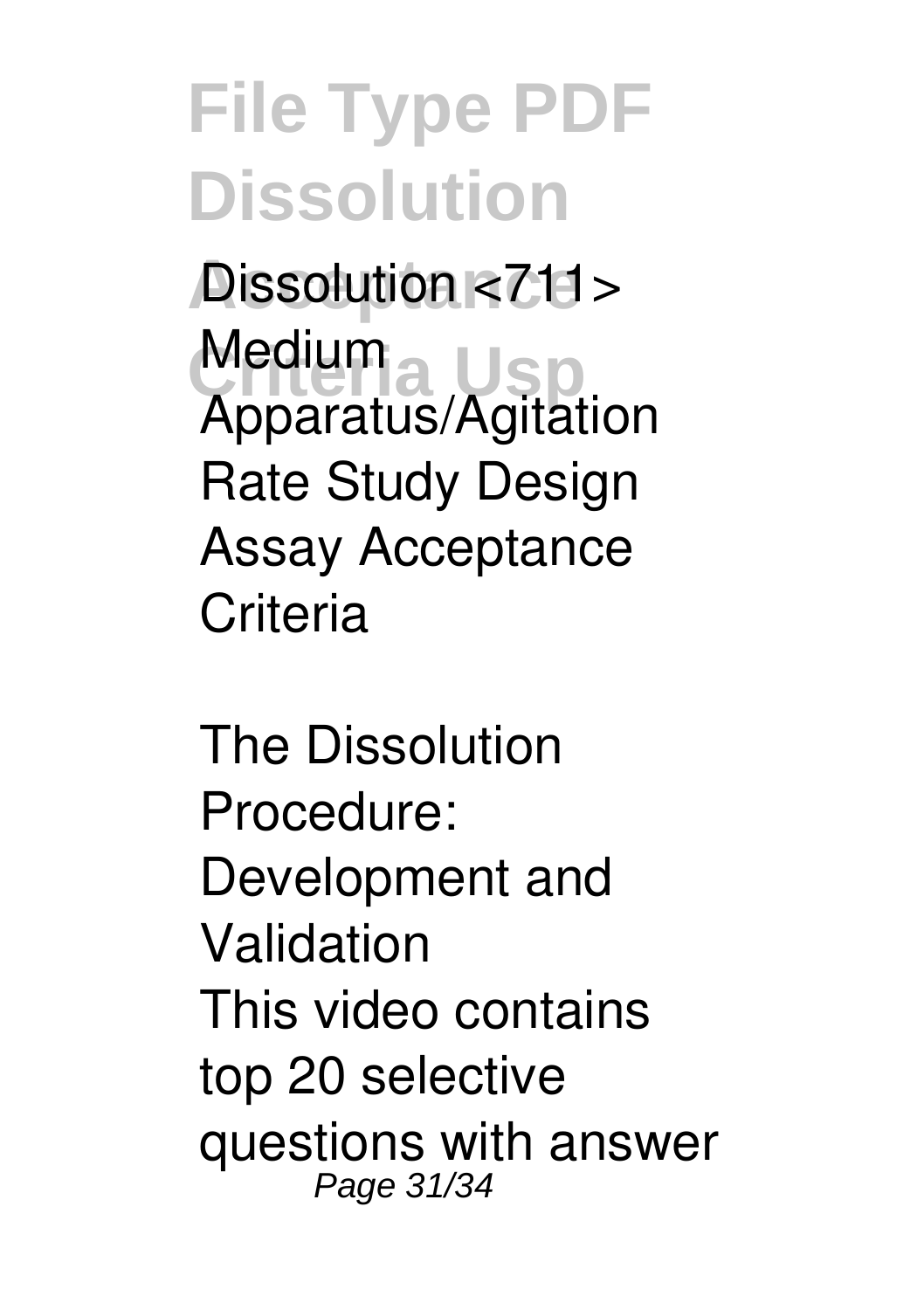which are frequently **Critical Contract On Sp** asked during interview. Video is very important especially for those who  $are$ 

*Top 20 interview questions answer on dissolution ...* Read PDF Dissolution Acceptance Criteria Usp Criteria for Immediate ... For Page 32/34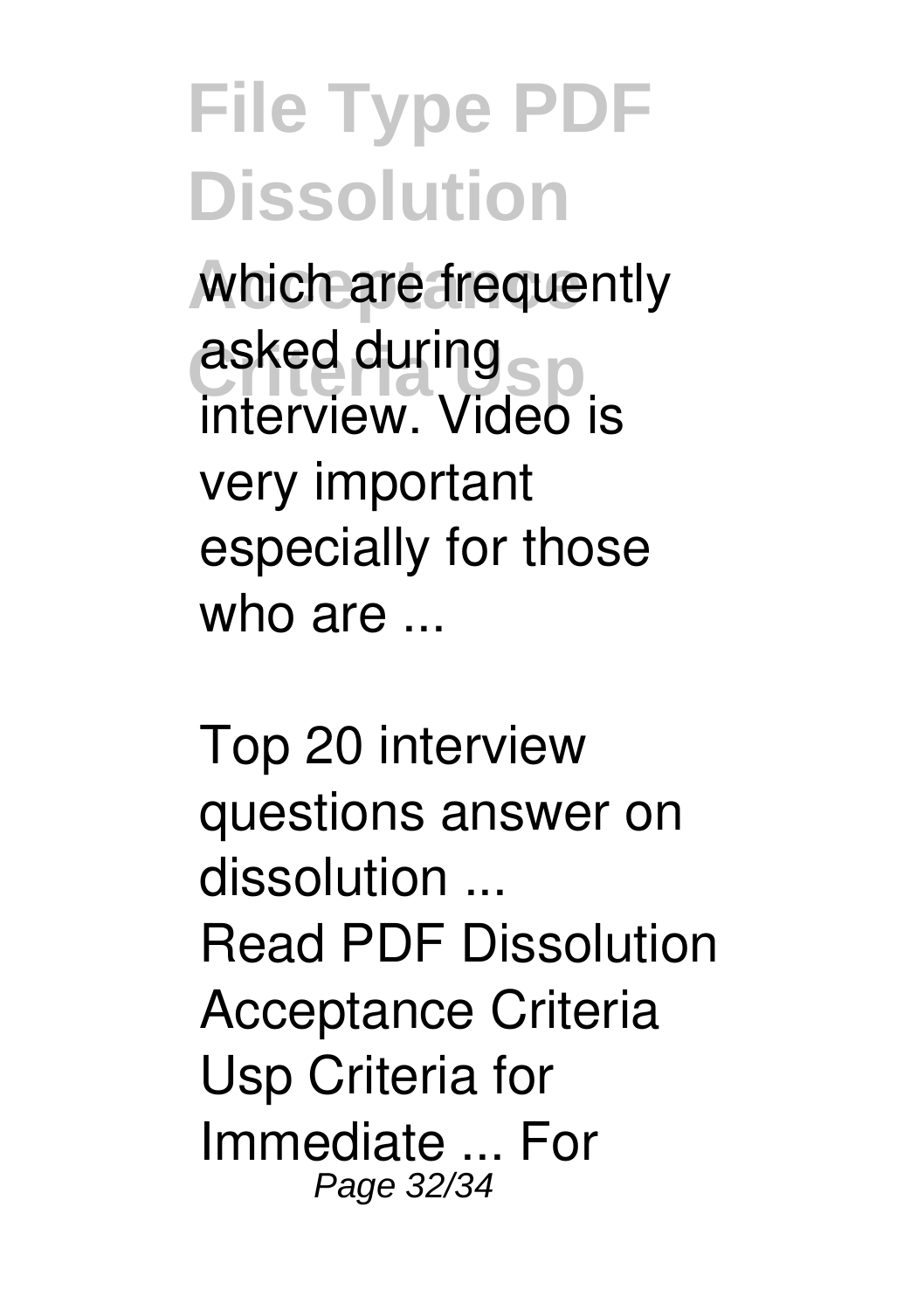dissolution, these **Include Informati** include information about (1) medium, (2) apparatus/agitation rate, (3) study design, (4) assay, and (5) acceptance criteria. Overall the dissolution procedure yields data to allow an accept/reject decision relative to the acceptance criteria, which are frequently Page 33/34